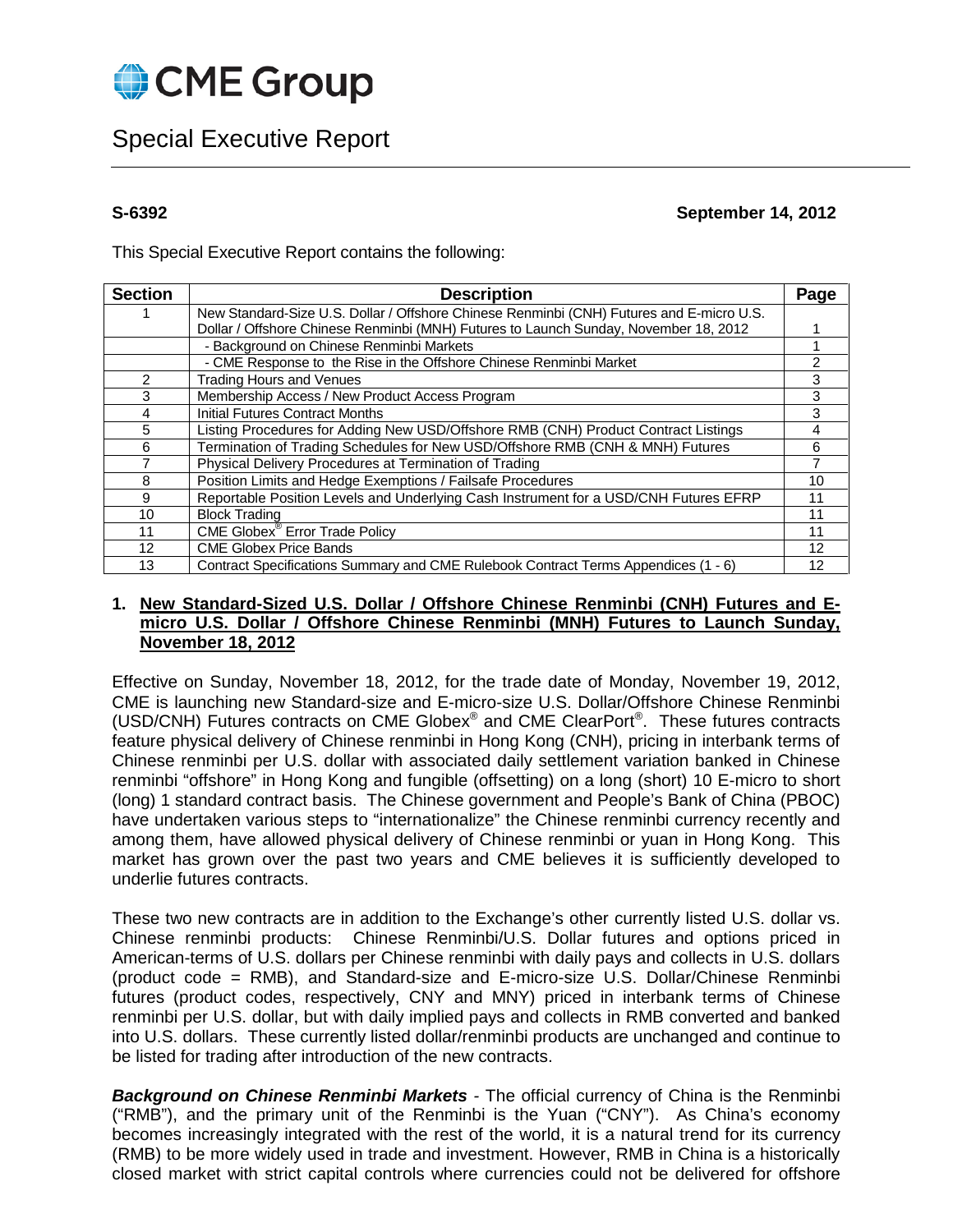S-6392 New Standard-Sized and E-micro USD/Offshore RMB Futures September 14, 2012 Page **2** of **24**

entities. Therefore, the non-deliverable forward ("NDF") market for CNY was primarily designed to solve hedging needs for this non-convertible currency. However, in order to pave the way for future relaxation of capital controls in mainland China, the Chinese government has introduced deliverable RMB offshore in Hong Kong ("CNH"). This is an important step towards "internationalization" of the Chinese currency. The result to date has been an impressive growth of the deliverable RMB market in Hong Kong with an increasing pool of available RMB liquidity for settlement and delivery. CME now has an opportunity to launch futures products directly tied to a deliverable underlying Renminbi product.

In June 2010, China launched a pilot scheme for RMB trade settlement through banks in Hong Kong (HK). The Chinese government has a publicly stated ambition of internationalizing the RMB and putting it on track to be one of the world's reserve currencies. The introduction of "CNH", the acronym for Renminbi held offshore in HK, is a major milestone taken by the Chinese government in this direction.

Since the launch in June 2010 of China's pilot program for RMB trade settlement through Hong Kong banks, the marketplace has witnessed a strong growth in counterparties and volumes in this offshore CNH market. For example, by the end of 2010, HK registered a monthly average of trade transactions of \$4.85 billion (RMB 31 billion). This volume grew to \$25 billion (RMB 160 billion) RMB in 2011. Trade settlement is playing a pivotal role in the growth and internationalization of RMB. According to SWIFT, as of February 2012, Europe is already on its way to be the next biggest contributor to global RMB transactions. It now represents 47% in RMB payments value, overtaking Asia Pacific (Excluding Hong Kong and China). At the same time, the offshore RMB deposits in HK reached nearly \$94 billion (RMB 600 billion) by end 2011. Today HK hosts the largest pool of RMB liquidity outside Mainland China. About 70% of these RMB deposits, according to Hong Kong Monetary Authority (HKMA) sources, are held by corporate customers, over 15% of which were from overseas. According to HKMA, at the end of 2011, there were a total of 187 banks participating in the RMB clearing platform in Hong Kong, of which 88% or 165 were branches and subsidiaries of foreign banks, including the overseas presence of Chinese banks. Also, the HK market for RMB bonds ("Dim-Sum bonds") is the largest outside Mainland China. In 2010, RMB bonds issuances totaled \$5.65 billion (36 billion yuan) that were underwritten by 16 issuers. In 2011, RMB bond issuances grew dramatically to over \$15.7 billion (100 billion yuan) by 81 issuers.

*CME Response to the Rise in the Offshore Chinese Renminbi Market -* Given the rise in the offshore Chinese renminbi market in Hong Kong, CME plans to:

Launch on Sunday, November 18<sup>th</sup>, standard-sized (USD 100,000) USD/Offshore RMB (CNH) futures, as well as E-micro (USD 10,000) USD/Offshore RMB (MNH) futures that are priced in the interbank standard quotation mechanism of RMB (CNH) per USD with the daily CNH pays and collects banked in Chinese renminbi in Hong Kong (CNH). Therefore, market participants will need to have established offshore Chinese renminbi accounts in Hong Kong through their Clearing firms prior to taking positions in these new contracts. In the event of unavailability of CNH to make daily settlement variation, CME rules provide for executive management (Chief Executive Officer, President or Chief Operating Officer or their delegate) to allow daily settlement variation in appropriate amounts of U.S. dollars or other convertible currency.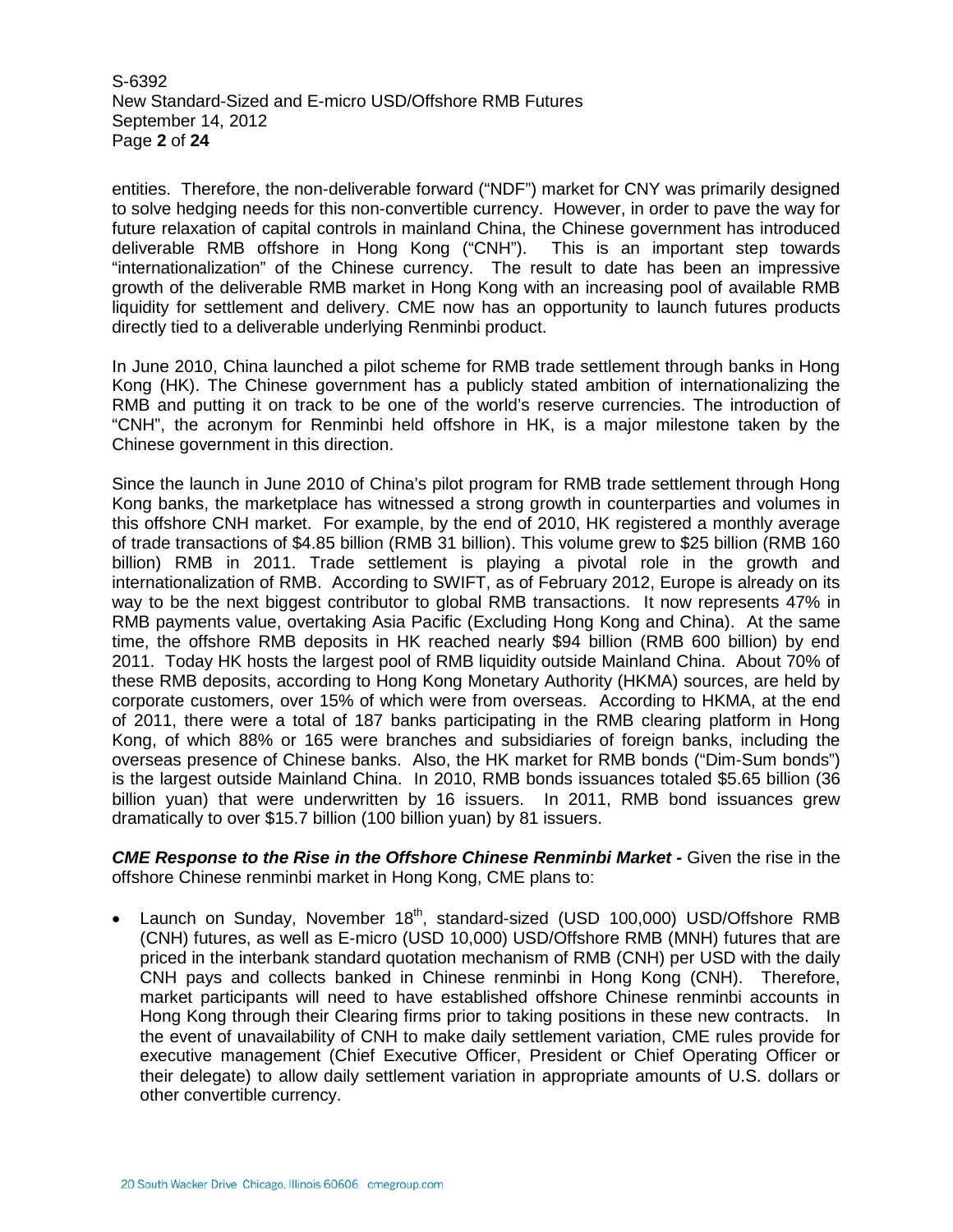S-6392 New Standard-Sized and E-micro USD/Offshore RMB Futures September 14, 2012 Page **3** of **24**

- Physical delivery at termination of the futures contracts with U.S. dollars moving in the USA and CNH moving in Hong Kong. Thus, market participants will need to make arrangements through their Clearing firm for physical delivery of CNH in Hong Kong before holding open positions in CNH futures at termination. In the event of unavailability of CNH to make payment of CNH for physical delivery of USD, CME rules provide for executive management (Chief Executive Officer, President or Chief Operating Officer or their delegate) to allow the CNH payment in appropriate amounts of U.S. dollars or other convertible currency.
- Monthly expirations out 13 consecutive months for the Standard-Size futures, plus an additional 8 March, June, September and December quarterly cycle months for a maturity range of 3 years. The E-micro futures will have 12 consecutive contract months listed for trading.
- Extend CME's E-micro, 1/10-size, FX product suite to USD/Offshore RMB (CNH) futures. Allows ten long (short) E-micro USD/Offshore RMB (MNH) futures to be offset with one short (long) Standard Size USD/RMB (CNH) futures by the account controller, if held in the same account.

## **2. Trading Hours and Venues**

Both of the new futures contracts will be traded on the CME Globex electronic trading system on Sundays through Fridays from 5:00 p.m. to 4:00 p.m. Central Time (CT) on the next day. Please note that on Friday the CME Globex platform closes at 4:00 p.m. and reopens Sunday at 5:00 p.m. CT. Also, trade entry for the new futures contracts will be available on CME ClearPort. These hours are Sundays through Fridays**:** 5:00 p.m. – 4:15 p.m. CT on the next day with a 45–minute break each day beginning at 4:15 p.m. CT.

## **3. Membership Access / New Product Access Program**

Both the Standard-size U.S. Dollar / Offshore Chinese Renminbi (CNH) futures contracts and the E-micro-size U.S. Dollar / Offshore Chinese Renminbi (MNH) futures are allocated to the IMM Division. Also, according to CME Rule 194 – **NEW PRODUCT ACCESS PROGRAM**, the two new Chinese Renminbi futures contracts will be included in the Exchange's "New Product Access Program." One effect of this provision is that IOM and GEM members trading these products on CME Globex will be charged lessee clearing fee rates rather than out-of-division rates for a limited time.

If you have any questions, please call Lori Aldinger, Manager, Financial Research & Product Development, at (312) 930-2337.

## **4. Initial Contract Months**

## **Standard Size USD/Offshore RMB (CNH) Futures**

Futures: Dec. 2012, Jan. 2013, Feb. 2013, Mar. 2013, Apr. 2013, May 2013, Jun. 2013, Jul. 2013, Aug. 2013, Sep. 2013, Oct. 2013, Nov. 2013, Dec. 2013 consecutive contract months, plus Mar. 2014, Jun. 2014, Sep. 2014, Dec. 2014, Mar. 2015, Jun. 2015, Sep. 2015 and Dec. 2015 quarterlies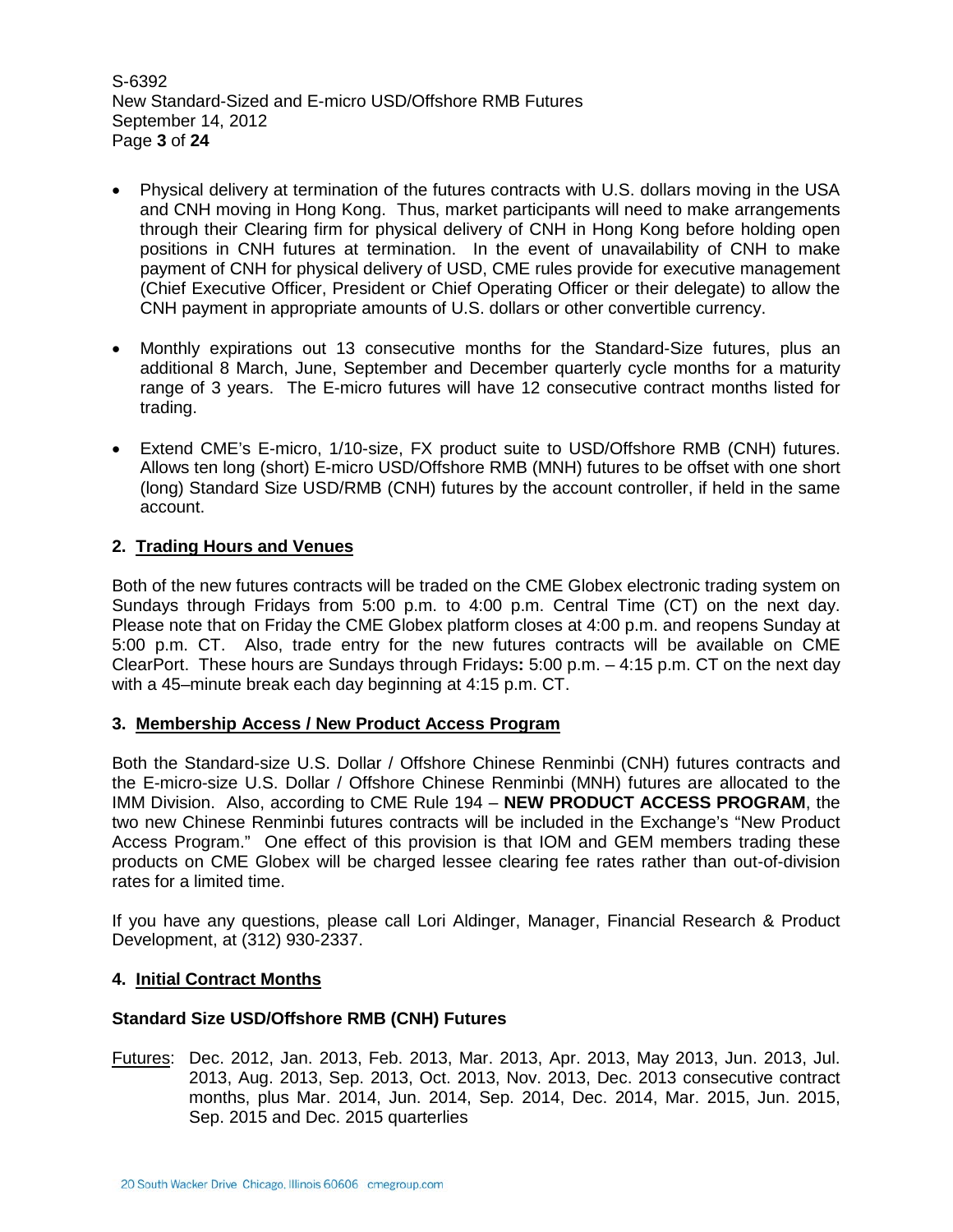S-6392 New Standard-Sized and E-micro USD/Offshore RMB Futures September 14, 2012 Page **4** of **24**

Futures Calendar Spreads (Month = M1 through 13):

| M <sub>2</sub> vs. M <sub>1</sub> :  | January 2013 vs. December 2012   |
|--------------------------------------|----------------------------------|
| M3 vs. M1:                           | February 2013 vs. December 2012  |
| M4 vs. M1:                           | March 2013 vs. December 2012     |
| M7 vs. M1:                           | June 2013 vs. December 2012      |
| M <sub>10</sub> vs. M <sub>1</sub> : | September 2013 vs. December 2012 |
| M <sub>13</sub> vs. M <sub>1</sub> : | December 2013 vs. December 2012  |
| M5 vs. M2:                           | April 2013 vs. January 2013      |
| M6 vs. M3:                           | May 2013 vs. February 2013       |
| M7 vs. M4:                           | June 2013 vs. March 2013         |
| M8 vs. M5:                           | July 2013 vs. April 2013         |
| M9 vs. M6:                           | August 2013 vs. May 2013         |
| M <sub>10</sub> vs. M <sub>7</sub> : | September 2013 vs. June 2013     |
| M <sub>11</sub> vs. M <sub>8</sub> : | October 2013 vs. July 2013       |
| M <sub>12</sub> vs. M <sub>9</sub> : | November 2013 vs. August 2013    |
| M13 vs. M10:                         | December 2013 vs. September 2013 |
|                                      |                                  |

## **E-micro USD/Offshore RMB (MNH) Futures**

Futures: Dec. 2012, Jan. 2013, Feb. 2013, Mar. 2013, Apr. 2013, May 2013, Jun. 2013, Jul. 2013, Aug. 2013, Sep. 2013, Oct. 2013 and Nov. 2013 consecutive contract months

Futures Calendar Spreads (Month = M1 through 12):

| M <sub>2</sub> vs. M <sub>1</sub> :  | January 2013 vs. December 2012   |
|--------------------------------------|----------------------------------|
| M3 vs. M1:                           | February 2013 vs. December 2012  |
| M4 vs. M1:                           | March 2013 vs. December 2012     |
| M7 vs. M1:                           | June 2013 vs. December 2012      |
| M10 vs. M1:                          | September 2013 vs. December 2012 |
| M5 vs. M2:                           | April 2013 vs. January 2013      |
| M6 vs. M3:                           | May 2013 vs. February 2013       |
| M7 vs. M4:                           | June 2013 vs. March 2013         |
| M8 vs. M5:                           | July 2013 vs. April 2013         |
| M9 vs. M6:                           | August 2013 vs. May 2013         |
| M10 vs. M7:                          | September 2013 vs. June 2013     |
| M11 vs. M8:                          | October 2013 vs. July 2013       |
| M <sub>12</sub> vs. M <sub>9</sub> : | November 2013 vs. August 2013    |

## **5. Listing Procedures for Adding New USD/Offshore RMB (CNH) Futures Contract**

**Standard Size USD/Offshore RMB (CNH) Futures:** 13 consecutive calendar months (Jan, Feb, Mar, Apr, May, Jun, etc.) plus 8 deferred March quarterly cycle contracts (Mar, Jun, Sep and Dec) will be listed for trading at all times. A new futures contract month, either the next consecutive calendar month or next March quarterly contract month not yet listed, will be added for trading on the business day following the termination of trading for the nearby analogous contract month.

**E-micro USD/Offshore RMB (MNH) Futures:** 12 consecutive calendar months (Jan, Feb, Mar, Apr, May, Jun, etc.) will be listed for trading at all times. A new futures contract month not yet listed, will be added for trading on the business day following the termination of trading for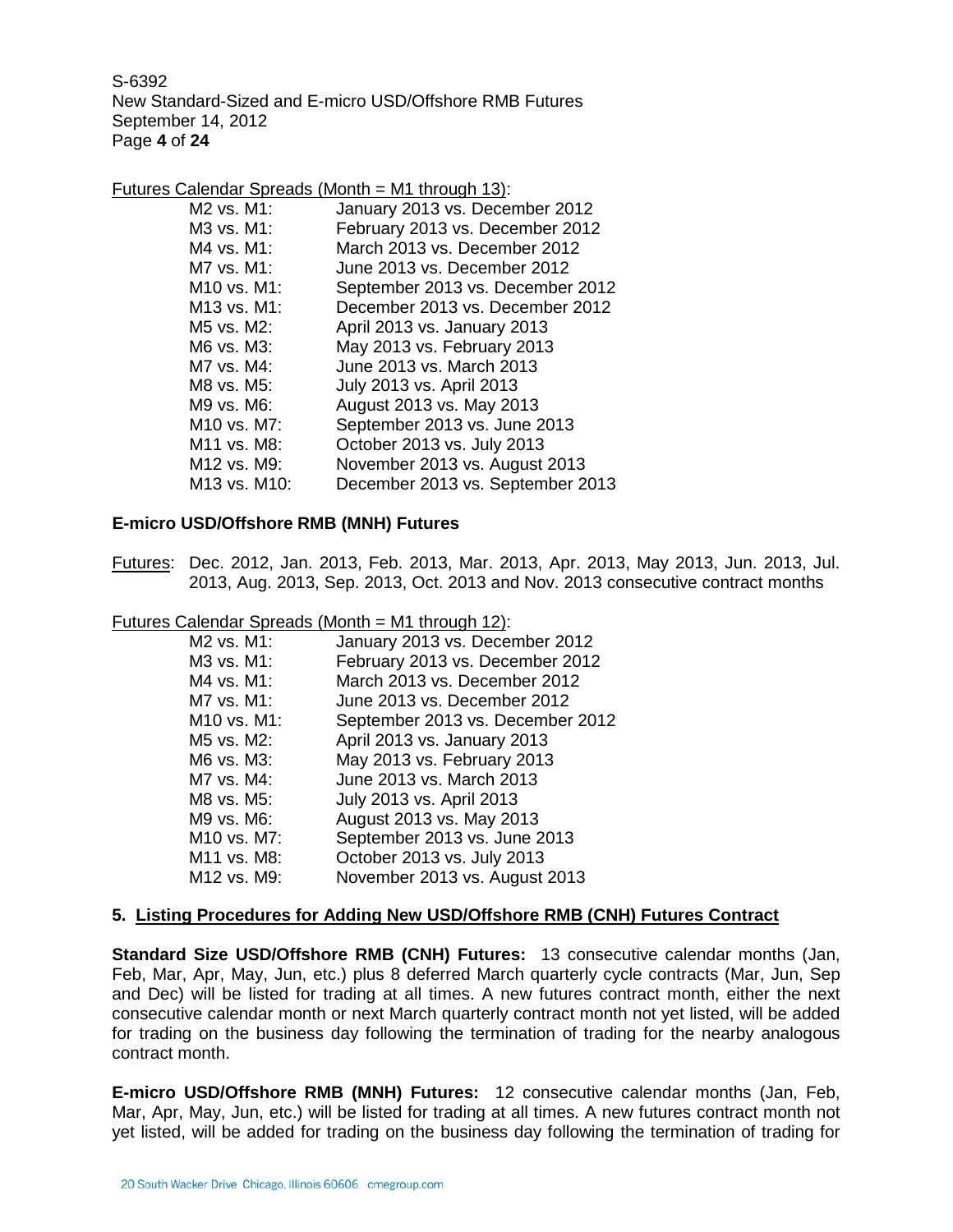S-6392 New Standard-Sized and E-micro USD/Offshore RMB Futures September 14, 2012 Page **5** of **24**

the nearby analogous contract month. The first and second parts of the following table, respectively, illustrate the Standard Size and E-micro USD/Offshore RMB (CNY) futures contract month listing procedures.

| Std. Size USD / Offshore RMB (CNH) Futures Contract Listing Procedures                                                                                                                     |                       |                                                       |                      |  |  |
|--------------------------------------------------------------------------------------------------------------------------------------------------------------------------------------------|-----------------------|-------------------------------------------------------|----------------------|--|--|
|                                                                                                                                                                                            | <b>Contract Month</b> | <b>Termination Date<sup>1</sup></b> (see<br>footnote) | <b>Delivery Date</b> |  |  |
| <b>Initial Futures Months</b>                                                                                                                                                              | December 2012         | Tues. 12/18/12                                        | 12/20/12             |  |  |
|                                                                                                                                                                                            | January 2013          | Tues. 1/15/13                                         | 1/17/13              |  |  |
|                                                                                                                                                                                            | February 2013         | Tues. 2/19/13                                         | 2/21/13              |  |  |
|                                                                                                                                                                                            | March 2013            | Tues. 3/19/13                                         | 3/21/13              |  |  |
|                                                                                                                                                                                            | April 2013            | Tues. 4/16/13                                         | 4/18/13              |  |  |
|                                                                                                                                                                                            | May 2013              | Tues. 5/14/13                                         | 5/16/13              |  |  |
|                                                                                                                                                                                            | <b>June 2013</b>      | Tues. 6/18/13                                         | 6/20/13              |  |  |
|                                                                                                                                                                                            | <b>July 2013</b>      | Tues. 7/16/13                                         | 7/18/13              |  |  |
|                                                                                                                                                                                            | August 2013           | Tues. 8/20/13                                         | 8/22/13              |  |  |
|                                                                                                                                                                                            | September 2013        | Tues. 9/17/13                                         | 9/19/13              |  |  |
|                                                                                                                                                                                            | October 2013          | Tues. 10/15/13                                        | 10/17/13             |  |  |
|                                                                                                                                                                                            | November 2013         | Tues. 11/19/13                                        | 11/21/13             |  |  |
|                                                                                                                                                                                            | December 2013         | Tues.12/17/13                                         | 12/19/13             |  |  |
|                                                                                                                                                                                            | March 2014            | Tues. 3/18/14**                                       | $3/20/14**$          |  |  |
|                                                                                                                                                                                            | June 2014             | Tues. 6/17/14**                                       | $6/19/14**$          |  |  |
|                                                                                                                                                                                            | September 2014        | Tues. 9/16/14**                                       | $9/18/14**$          |  |  |
|                                                                                                                                                                                            | December 2014         | Tues. 12/16/14**                                      | 12/18/14**           |  |  |
|                                                                                                                                                                                            | March 2015            | Tues. 3/17/15**                                       | $3/19/15**$          |  |  |
|                                                                                                                                                                                            | June 2015             | Tues. 6/16/15**                                       | $6/18/15**$          |  |  |
|                                                                                                                                                                                            | September 2015        | Tues. 9/15/15**                                       | $9/17/15**$          |  |  |
|                                                                                                                                                                                            | December 2015         | Tues. 1215/15**                                       | 12/17/15**           |  |  |
| <b>New Monthly Futures</b><br><b>Added for Trading on</b><br><b>Wednesday, December</b><br>19, 2012, the Day<br><b>Following Termination</b><br>of Nearby Contract.                        | January 2014          | Tues. 1/14/14**                                       | $1/16/14**$          |  |  |
| <b>New Monthly Futures</b><br><b>Added for Trading on</b><br>Wednesday, January 16,<br>2013, the Day Following<br><b>Termination of Nearby</b><br>Contract.                                | February 2014         | Tues. 2/18/14**                                       | $2/20/14**$          |  |  |
| <b>New March Quarterly</b><br><b>Futures Added for</b><br><b>Trading on Wednesday,</b><br>February 20, 2013, the<br><b>Day Following</b><br><b>Termination of Nearby</b><br>Contract, Etc. | March 2016            | Tues. 3/15/16**                                       | $3/17/16**$          |  |  |
| **Subiect to change pending release of Hong Kong bank holidays in 2014, 2015 and 2016.                                                                                                     |                       |                                                       |                      |  |  |

\*\*Subject to change pending release of Hong Kong bank holidays in 2014, 2015 and 2016.

<span id="page-4-0"></span><sup>-&</sup>lt;br>1. Termination dates provided are relative to the Hong Kong/Beijing/Shanghai time zone. Please note that relative to the Chicago time zone, CME RMB futures contract termination of trading dates are the preceding business day, usually Monday evening. \*\*Subject to change pending release of Chinese bank holidays in 2014 and 2015.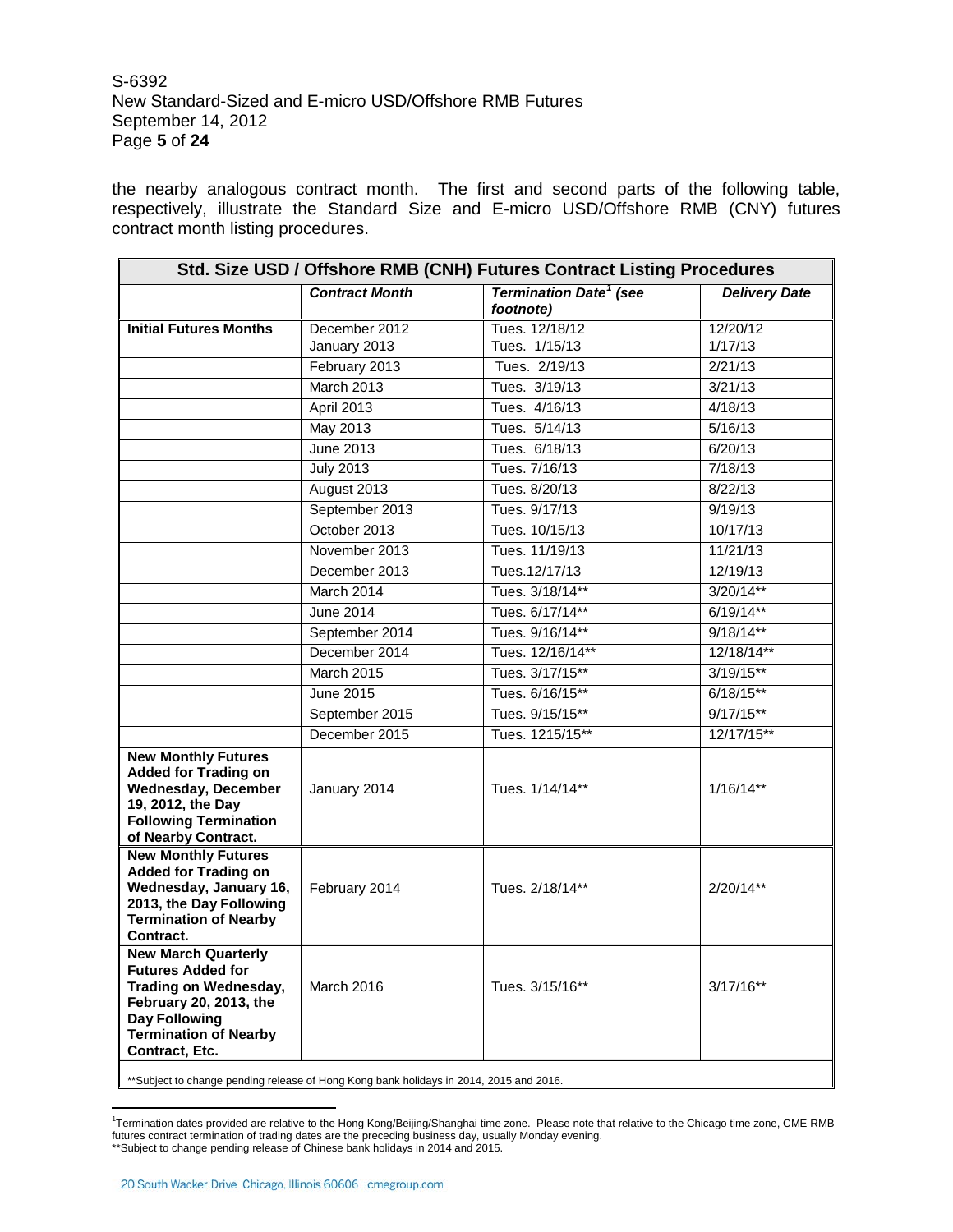S-6392 New Standard-Sized and E-micro USD/Offshore RMB Futures September 14, 2012 Page **6** of **24**

| E-Micro USD / Offshore RMB (CNH) Futures Contract Listing Procedures                                                                                                     |                       |                                                       |                      |  |  |  |
|--------------------------------------------------------------------------------------------------------------------------------------------------------------------------|-----------------------|-------------------------------------------------------|----------------------|--|--|--|
|                                                                                                                                                                          | <b>Contract Month</b> | <b>Termination Date<sup>2</sup></b> (see<br>footnote) | <b>Delivery Date</b> |  |  |  |
| <b>Initial Futures Months</b>                                                                                                                                            | December 2012         | Tues. 12/18/12                                        | 12/20/12             |  |  |  |
|                                                                                                                                                                          | January 2013          | Tues. 1/15/13                                         | 1/17/13              |  |  |  |
|                                                                                                                                                                          | February 2013         | Tues. 2/19/13                                         | 2/21/13              |  |  |  |
|                                                                                                                                                                          | <b>March 2013</b>     | Tues. 3/19/13                                         | 3/21/13              |  |  |  |
|                                                                                                                                                                          | April 2013            | Tues. 4/16/13                                         | 4/18/13              |  |  |  |
|                                                                                                                                                                          | May 2013              | Tues. 5/14/13                                         | 5/16/13              |  |  |  |
|                                                                                                                                                                          | June 2013             | Tues. 6/18/13                                         | 6/20/13              |  |  |  |
|                                                                                                                                                                          | <b>July 2013</b>      | Tues. 7/16/13                                         | 7/18/13              |  |  |  |
|                                                                                                                                                                          | August 2013           | Tues. 8/20/13                                         | 8/22/13              |  |  |  |
|                                                                                                                                                                          | September 2013        | Tues. 9/17/13                                         | 9/19/13              |  |  |  |
|                                                                                                                                                                          | October 2013          | Tues. 10/15/13                                        | 10/17/13             |  |  |  |
|                                                                                                                                                                          | November 2013         | Tues. 11/19/13                                        | 11/21/13             |  |  |  |
| <b>New Monthly Futures</b><br><b>Added for Trading on</b><br><b>Wednesday, December</b><br>19, 2012, the Day<br><b>Following Termination</b><br>of Nearby Contract, Etc. | December 2013         | Tues. 12/17/13                                        | 12/19/13             |  |  |  |
| <b>New Monthly Futures</b><br><b>Added for Trading on</b><br>Wednesday, January 16,<br>2013, the Day Following<br><b>Termination of Nearby</b><br>Contract, Etc.         | January 2014          | Tues. 1/14/14**                                       | $1/16/14**$          |  |  |  |
| <b>New Monthly Futures</b><br><b>Added for Trading on</b><br><b>Wednesday, February</b><br>20, 2013, the Day<br><b>Following Termination</b><br>of Nearby Contract, Etc. | February 2014         | Tues. 2/18/14**                                       | $2/20/14**$          |  |  |  |
| ** Subject to change pending release of Hong Kong bank holidays in 2014.                                                                                                 |                       |                                                       |                      |  |  |  |

If you have any questions, please contact Daniel Grombacher, Senior Director, Research & Product Development, (email: [Daniel.Grombacher@cmegroup.com](mailto:Daniel.Grombacher@cmegroup.com) or ph: 312-634-1583).

## **6. Termination of Trading Schedules for New USD/Offshore RMB (CNH & MNH) Futures**

Futures trading for the new CNH and MNH futures terminate at 11:00 a.m. Hong Kong time (equal to 9:00 p.m. Central Standard Time or 10:00 p.m. Central Daylight Time prior evening in Chicago) on the first Hong Kong business day immediately preceding the third Wednesday of the contract month. If this date for termination is an Exchange holiday, futures trading shall terminate on the next preceding common Hong Kong and Exchange business day. The 11:00 a.m. Hong Kong time termination of trading time for the CME futures contract corresponds with

<span id="page-5-0"></span> $\overline{2}$ <sup>2</sup>Termination dates provided are relative to the Hong Kong/Beijing/Shanghai time zone. Please note that relative to the Chicago time zone, CME CNH futures contract termination of trading dates are the preceding business day, usually Monday evening.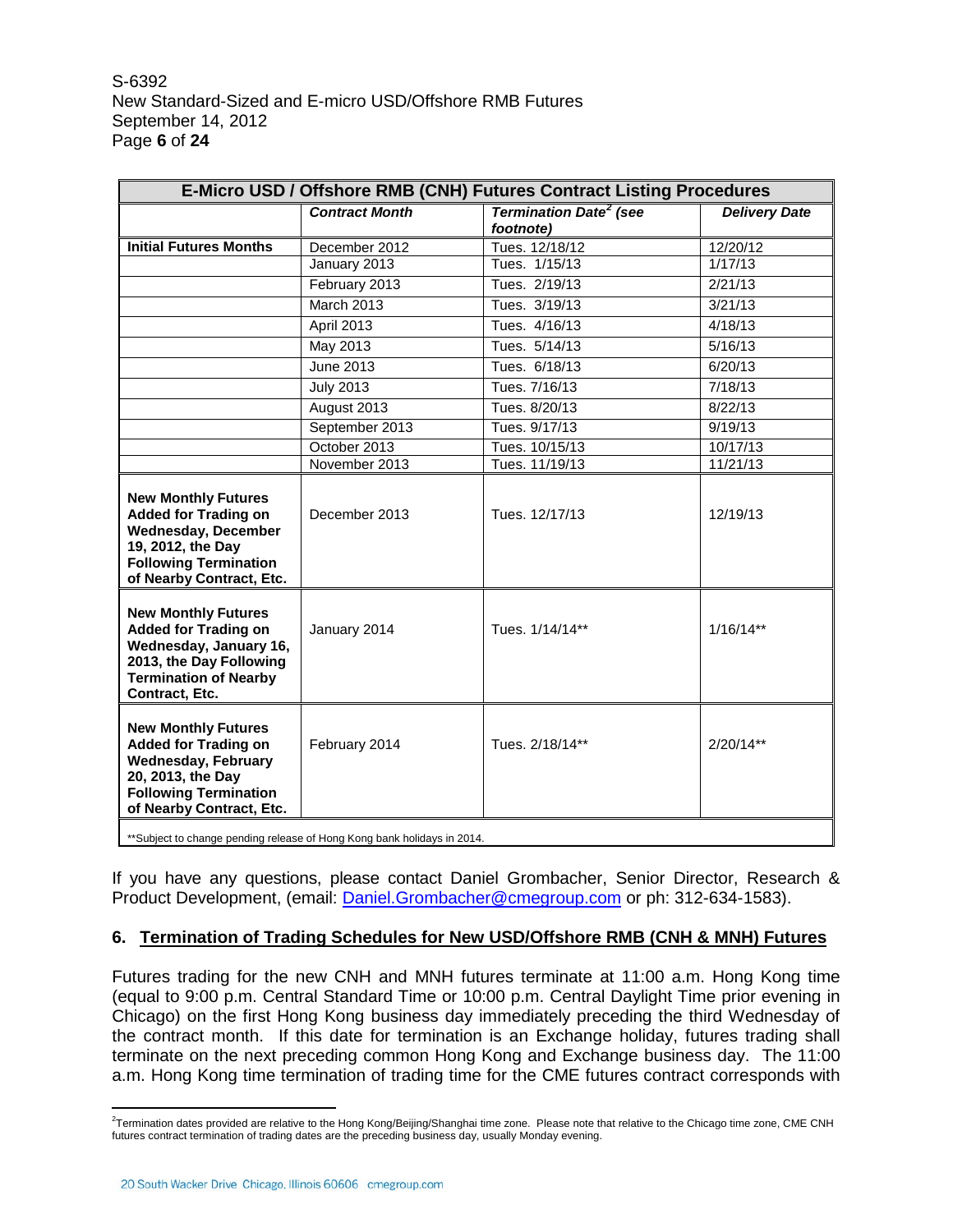S-6392 New Standard-Sized and E-micro USD/Offshore RMB Futures September 14, 2012 Page **7** of **24**

the determination time for the Treasury Markets Association (TMA) Spot USD/CNY (HK) Fixing "benchmark rate" as calculated by Thomson Reuters (TR) and published on Reuters page <CNHFIX> as code <CNHFIX=>. Market participants have advised CME that alignment of the termination of trading time of its USD/CNH futures contracts with the time of determination of this TMA TR USD/CNH benchmark rate is beneficial.

Termination of trading for the new CNH and MNH futures contracts on the first Hong Kong business day preceding the third Wednesday of the contract month will in most cases align the new futures contracts' termination dates with those of CME's currently listed onshore Chinese renminbi versus U.S. dollar futures and options contracts. Also, since both CME's offshore and onshore dollar / renminbi futures reflect their underlying cash market conventions, settlement value for the new futures contracts at termination is " $t + 2$ " business days. Therefore, physical delivery of CME's CNH and MNH futures occurs on the business day following the third Wednesday of the contract month, usually on a Thursday, or two business days following termination of trading. See the next section for a description of the physical delivery process.

If you have any questions, please contact, Daniel Grombacher, Senior Director, Research & Product Development, (email: [Daniel.Grombacher@cmegroup.com](mailto:Daniel.Grombacher@cmegroup.com) or ph: 312-634-1583).

## **7. Physical Delivery Procedures at Termination of Trading**

As noted in the previous section, physical delivery for the new CNH and MNH futures contracts occur on the business day following the third Wednesday of the contract month, usually a Thursday, which is two business days after termination of futures trading. As with other physical delivery CME FX futures contracts, clearing members representing the buyers and sellers at termination are required to submit to the Clearing House a delivery commitment form specifying the account information and amounts associated with the upcoming deliveries of Chinese renminbi in Hong Kong and U.S. dollars in the United States. These forms are required at the Clearing House by 10:00 a.m. Central time (CT) on the business day succeeding the termination of trading day. Please note that the termination of trading time is defined as 11:00 a.m. Hong Kong time one business day before third Wednesday, usually a Tuesday, but which corresponds to either 9:00 p.m. CT usually on a Monday evening during Central Standard Time or 10:00 p.m. during Central Daylight Time. So, the delivery commitment form deadline of 10:00 a.m. CT on the business day succeeding the termination day corresponds usually to 10:00 a.m. CT on Tuesday before the Thursday delivery day. See Tables 1 and 2 Final Delivery for illustrations of the timing for physical delivery for the CNH and MNH futures contracts.

Also, to secure the delivery, both buyers' and sellers' clearing members must either deposit appropriate amounts of cash to the Clearing House delivery account by 1:00 p.m. Central time on the day before delivery, or otherwise, provide on the day before the delivery day an irrevocable order to pay the appropriate amounts of currency to guarantee payment of Chinese renminbi in Hong Kong (CNH) and U.S. dollars in the United States, respectively, on the delivery day.

In the event, the exchange determines, after consultation with clearing members and its delivery banks concerning supplies of offshore renminbi, CME executive management (Chief Executive Officer, President or Chief Operating Officer or their delegate) may allow the CNH payment in appropriate amounts of U.S. dollars or other convertible currency.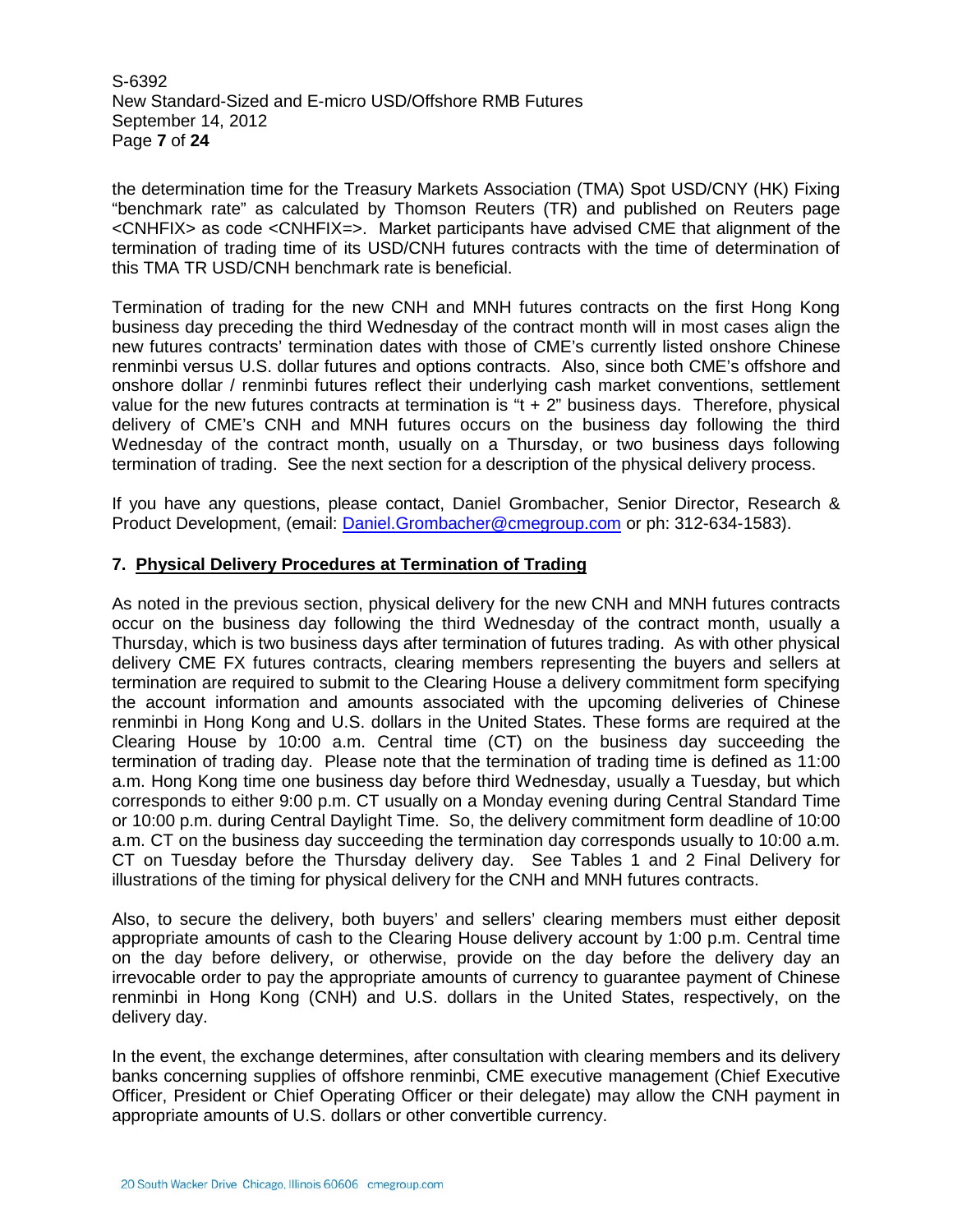S-6392 New Standard-Sized and E-micro USD/Offshore RMB Futures September 14, 2012 Page **8** of **24**

These physical delivery procedures for the new CNH and MNH futures are covered by the following amendments to CME Rulebook Chapter 7, including new Rules 734.E., 738.D., new second paragraph to Rule 740 and new Rule 744. Also, the new individual CNH and MNH futures contract chapters contain "delivery" sections as CME Rules 284L02. and 344L02.

#### **737.E. Physical Delivery U.S. Dollar/ Offshore Chinese Renminbi ("RMB") Contracts**

A clearing member representing a customer that intends to accept delivery of a Physical Delivery U.S. Dollar / Offshore Chinese Renminbi Contract in liquidation of his position shall, no later than 10:00 a.m. Central Time (CT) on the business day succeeding the last day of trading, present to the Clearing House a Buyer's Non-CLS Delivery Commitment for U.S. Dollar / Offshore Chinese Renminbi Contracts. In addition by 1:00 p.m. CT on the first day preceding the delivery day that is a business day common to the Exchange, Chicago banks and New York City banks, the clearing member representing a customer that intends to accept delivery of a Physical Delivery U.S. Dollar/Offshore Chinese Renminbi Contract in liquidation of his position shall either deposit, or present a Bank Order to Pay, an amount in the minimum-fluctuation currency of Offshore Chinese Renminbi equal to the contract value based on the settlement price on the last day of trading. Such deposit shall be in the form of same-day funds to an account at a bank designated by the Clearing House. The bank Order to Pay shall be in a form approved by the Clearing House, and shall promise to pay same-day funds in offshore Chinese Renminbi on the delivery day.

In addition, by 10:00 a.m. local time in the country of delivery on the delivery day, the clearing member representing a customer accepting delivery of a Physical Delivery U.S. Dollar /Offshore Chinese Renminbi Contract in liquidation of his position shall deposit, in same-day funds to an account at a bank designated by the Clearing House, an amount in the minimum-fluctuation currency of offshore Chinese Renminbi equal to the contract value based on the applicable settlement price on the last day of trading.

#### **738.D. Physical Delivery U.S. Dollar/ Offshore Chinese Renminbi ("RMB") Contracts**

The clearing member representing a customer making delivery of a Physical Delivery U.S. Dollar/ Offshore Chinese Renminbi Contract, in liquidation of his position shall, no later than 10:00 a.m. on the business day succeeding the last day of trading, present to the Clearing House a Seller's Non-CLS Delivery Commitment for U.S. Dollar/ Offshore Chinese Renminbi Contracts. In addition by 1:00 p.m. on the first day preceding the delivery day that is a business day common to the Exchange, Chicago banks and New York City banks, the clearing member shall either deposit, or present a Bank Order to Pay, an amount equal to the trading unit of U.S. Dollars for the U.S. Dollar/ Offshore Chinese Renminbi Contract. Such deposit shall be in the form of same-day funds to an account at a bank designated by the Clearing House. The Bank Order to Pay shall be in a form approved by the Clearing House, and shall promise to pay same-day funds on the delivery day. The Seller shall have made all provisions necessary to receive delivery of the minimum-fluctuation currency (offshore Chinese Renminbi) within the country of issuance. The Seller's clearing member shall be responsible for delivering the trading unit currency (U.S. Dollars) on the delivery date to a bank designated by the Clearing House. The Exchange reserves the right to eliminate the requirement for sellers to post a Bank Order to Pay in the event that such requirement is no longer deemed necessary to secure the delivery.

Subject to the preceding two paragraphs, if the Seller's Non-CLS Delivery Commitment for U.S. Dollar/ Offshore Chinese Renminbi Contracts is received later than 10:00 a.m. on the last day of trading, but not later than 1:00 p.m. on the same day, the seller's clearing member shall be assessed a fine on a per-contract basis, the amount to be determined by Exchange staff. Any deliveries memoranda or instructions received subsequent to 1:00 p.m. on the same day, shall be deemed a delivery obligation failure and acted upon in accordance with Rule 743.B

#### **740. PAYMENTS**

#### New Second Paragraph

For the U.S. Dollar/Offshore Chinese Renminbi Contracts, the Clearing House shall designate a bank in the U.S. into which the trading unit currency (U.S. Dollars) shall be delivered. This bank shall notify the Clearing House when the trading unit currency funds have been received. In the case of these Currency Contracts, the U.S. Dollar delivery for each selling customer shall equal the net short value of positions in those currencies. Values for buyer's positions in contracts with minimum fluctuations in offshore Chinese Renminbi shall be the contract value based on the settlement price on the last day of trading (settlement price times contract size per contract). In the case of U.S. Dollar/ Offshore Chinese Renminbi Contracts, the Clearing House shall, promptly after receipt of notification that Offshore Chinese Renminbi funds have been received, transfer the U.S. dollar funds, that were previously deposited by the seller's clearing member to the account of the buyer's clearing member. See also CME Rule 744.

#### **744. FAILSAFE CURRENCY AVAILABILITY PROCEDURES FOR PHYSICAL DELIVERY**

At the sole discretion of the Chief Executive Officer, President or Chief Operating Officer or their delegate, following review of available information concerning supplies of offshore Chinese renminbi (RMB), obligations of physical delivery of offshore Chinese renminbi may be made in an appropriate amount of U.S. dollars in the United States or other convertible currency in the respective country of issue, or obligations of physical delivery of offshore Chinese renminbi may be satisfied by cash settlement or other means of settlement pursuant to Rule 230. The Chief Executive Officer, President or Chief Operating Officer or their delegate shall determine the applicable conversion rate of offshore Chinese renminbi (RMB) to U.S. dollars or other convertible currency based upon current published spot foreign exchange market rates.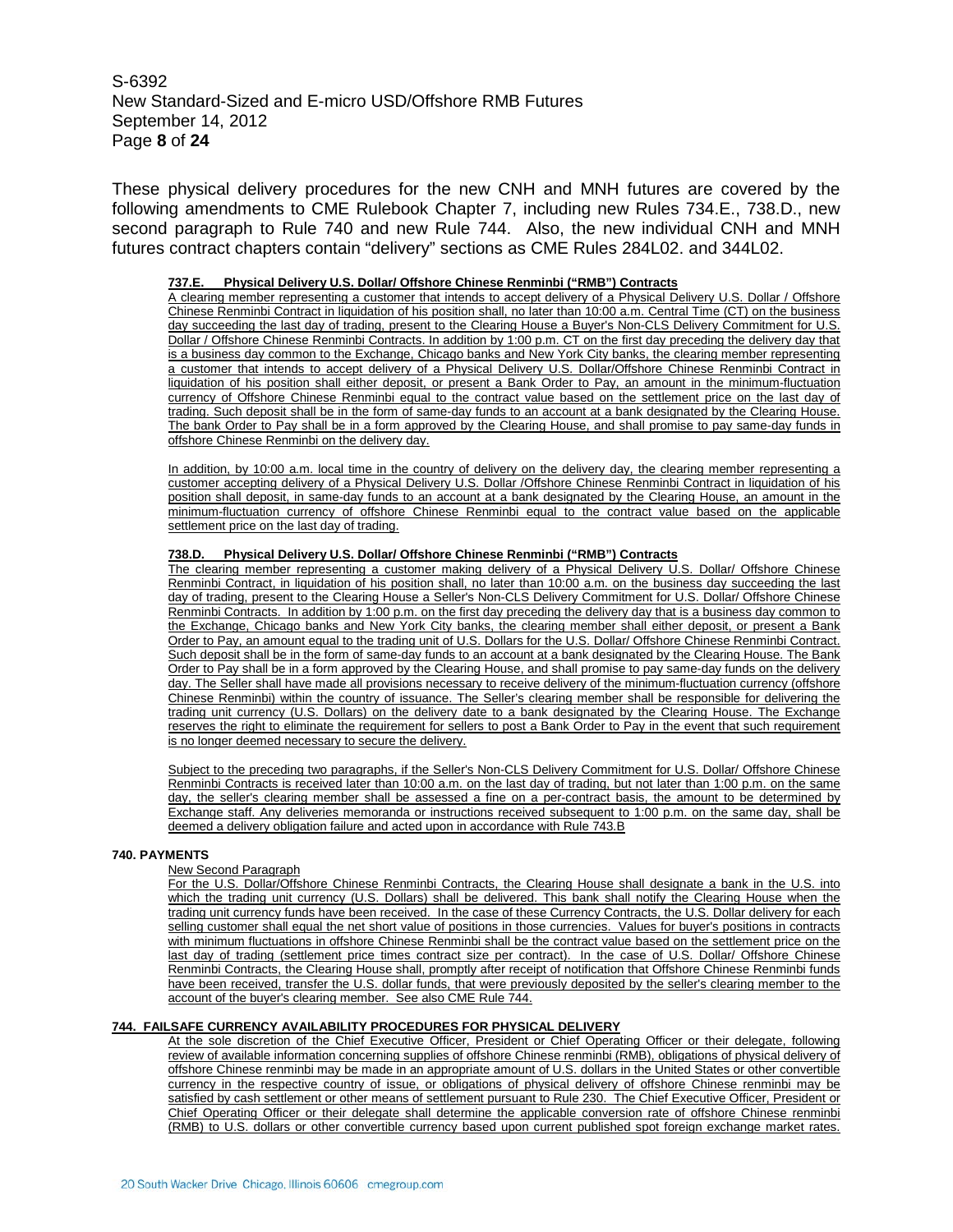Any such invocation of this clause may be deemed a delivery obligation failure and acted upon in accordance with Rule 743.B.

In the alternative, at sole discretion of the Chief Executive Officer, President or Chief Operating Officer or their delegate, following review of available information concerning supplies of offshore Chinese renminbi (RMB), obligations of physical delivery of offshore Chinese renminbi may be extended an additional business day or days. Any such invocation of this clause may be deemed a delivery obligation failure and acted upon in accordance with Rule 743.B.

#### **284L02. SETTLEMENT PROCEDURES**

#### **284L02.A. Physical Delivery**

1. Procedures

In addition to the procedures and requirements contained in this chapter, delivery procedures shall be governed by the rules set forth in Chapter 7.

2. Delivery Days

Delivery shall be made on the business day following the third Wednesday of the contract month. If that day is not a business day in the country of delivery or is a bank holiday in either Chicago or New York City, then delivery shall be made on the next day which is a business day in the country of delivery and is not a bank holiday in Chicago or New York City. Subject to Rule 744 and at the sole discretion of the Chief Executive Officer, President or Chief Operating Officer or their delegate, delivery may be extended an additional business day or days in order to accommodate availability of offshore Chinese renminbi. In such case, invocation of this clause may be deemed a delivery obligation failure and acted upon in accordance with Rule 743.B.

#### **344L02. SETTLEMENT PROCEDURES**

#### **344L02.A. Physical Delivery**

1. Procedures

In addition to the procedures and requirements contained in this chapter, delivery procedures shall be governed by the rules set forth in Chapter 7.

2. Delivery Days

Delivery shall be made on the business day following the third Wednesday of the contract month. If that day is not a business day in the country of delivery or is a bank holiday in either Chicago or New York City, then delivery shall be made on the next day which is a business day in the country of delivery and is not a bank holiday in Chicago or New York City. Subject to Rule 744 and at the sole discretion of the Chief Executive Officer, President or Chief Operating Officer or their delegate, delivery may be extended an additional business day or days in order to accommodate availability of offshore Chinese renminbi. In such case, invocation of this clause may be deemed a delivery obligation failure and acted upon in accordance with Rule 743.B.

#### **TABLE 1. FINAL DELIVERY.** During Daylight Saving Time (DST), so CME local times are Central Daylight Time (CDT):

If CME failed to receive the foreign currency, the USD or CNH would be held until we received the opposing currency. Normal timelines for CNH and MNH futures deliveries are as follows:

| <b>Monday, June 18</b>                                        | <b>CDT</b>        | <b>Tuesday, June 19</b>                                       | <b>HKT</b>          |
|---------------------------------------------------------------|-------------------|---------------------------------------------------------------|---------------------|
| Last Trading & Final Settlement<br><b>Price Determination</b> | 10:00 pm          | Last Trading & Final Settlement<br><b>Price Determination</b> | $11:00$ am          |
| <b>Tuesday, June 19</b>                                       | <b>CDT</b>        |                                                               | <b>HKT</b>          |
| Delivery Commitments due to<br><b>Clearing House</b>          | $10:00$ am        | Delivery Commitments due to<br><b>Clearing House</b>          | $11:00 \text{ pm}$  |
| Wire Transfer denominated in<br>CNH due                       | 12 midnight       |                                                               | 1:00 pm (Wednesday) |
| <b>Wednesday, June 20</b>                                     | <b>CDT</b>        | Thursday, June 21                                             | <b>HKT</b>          |
| Wire Transfer denominated in<br><b>USD</b>                    | $1:00$ pm         |                                                               | 2:00 am (Thursday)  |
| OTP in USD or CNH due to<br>Clearing House (US Agent Bank)    | $1:00$ pm         | OTP in USD or CNH due to<br><b>Clearing House</b>             | $2:00$ am           |
| CNH payment confirmation<br>received                          | $9:00 \text{ pm}$ | CNH payment confirmation<br>received                          | $10:00$ am          |
| <b>Thursday, June 21</b>                                      | <b>CDT</b>        |                                                               |                     |
| CNH payment confirmation ends                                 | $4:00$ am         |                                                               | 5:00 pm             |
| <b>Release USD</b>                                            | $10:00$ am        |                                                               | $11:00$ pm          |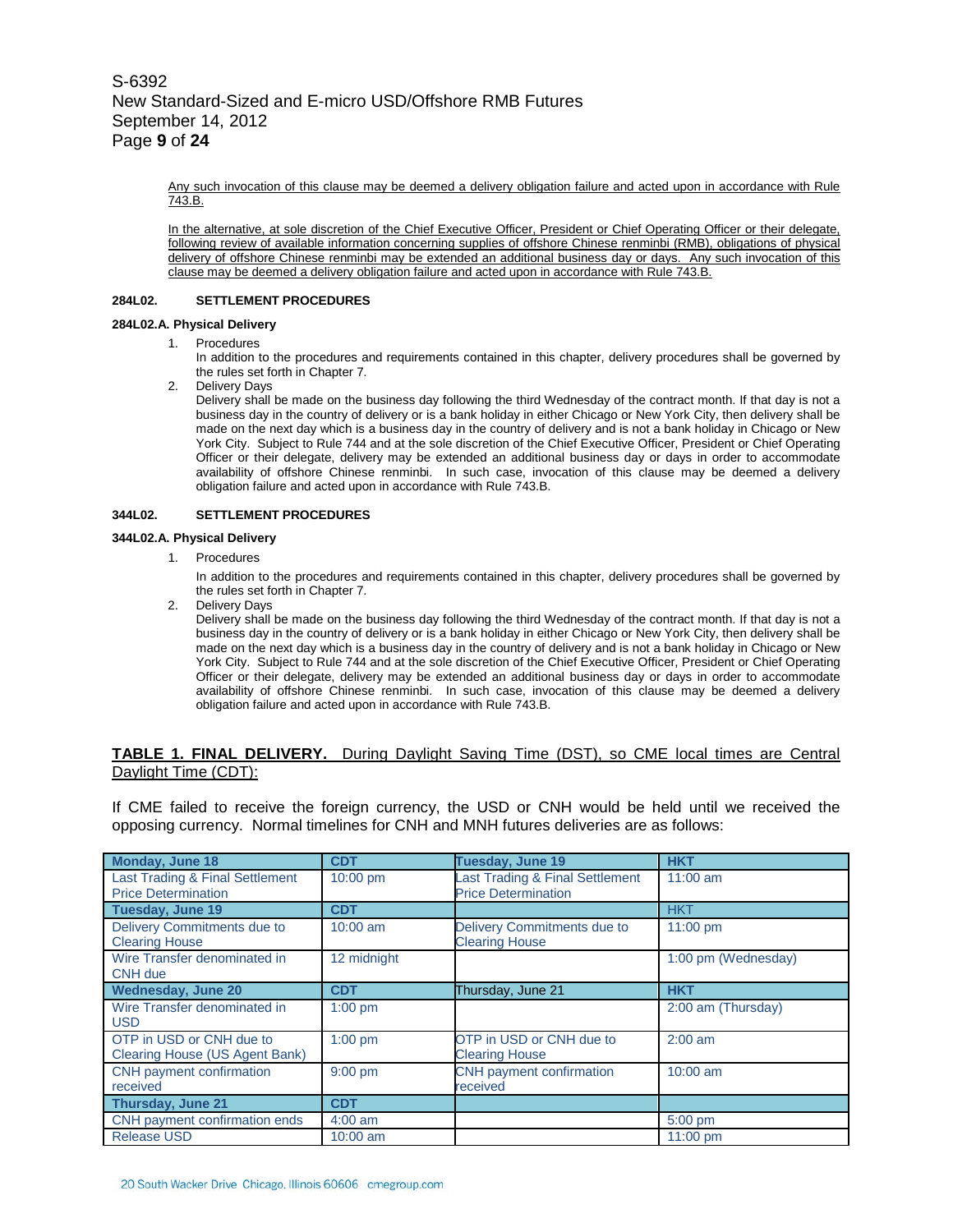S-6392 New Standard-Sized and E-micro USD/Offshore RMB Futures September 14, 2012 Page **10** of **24**

| Monday, June 18                                               | <b>CST</b>  | Tuesday, June 19                                              | <b>HKT</b>          |
|---------------------------------------------------------------|-------------|---------------------------------------------------------------|---------------------|
| Last Trading & Final Settlement<br><b>Price Determination</b> | $9:00$ pm   | Last Trading & Final Settlement<br><b>Price Determination</b> | $11:00$ am          |
| Tuesday, June 19                                              | <b>CST</b>  |                                                               | <b>HKT</b>          |
| Delivery Commitments due to<br><b>Clearing House</b>          | $10:00$ am  | Delivery Commitments due to<br><b>Clearing House</b>          | 12:00 midnight      |
| Wire Transfer denominated in<br>CNH due                       | 12 midnight |                                                               | 2:00 pm (Wednesday) |
| <b>Wednesday, June 20</b>                                     | <b>CST</b>  | Thursday, June 21                                             | <b>HKT</b>          |
| Wire Transfer denominated in<br><b>USD</b>                    | $1:00$ pm   |                                                               | 3:00 am (Thursday)  |
| OTP in USD or CNH due to<br>Clearing House (US Agent Bank)    | $1:00$ pm   | OTP in USD or CNH due to<br><b>Clearing House</b>             | 3:00 am (Thursday)  |
| CNH payment confirmation<br>received                          | 9:00 pm     | CNH payment confirmation<br>received                          | 11:00 am (Thursday) |
| <b>Thursday, June 21</b>                                      | <b>CST</b>  |                                                               |                     |
| CNH payment confirmation ends                                 | $4:00$ am   |                                                               | 6:00 pm (Thursday)  |
| <b>Release USD</b>                                            | $10:00$ am  |                                                               | 12:00 Midnight      |

## **TABLE 2. FINAL DELIVERY.** During Central Standard Time (CST):

## **8. Position Limits and Hedge Exemptions / Failsafe Procedures**

CME's position limits for the new Standard-size and E-micro U.S. Dollar/Offshore Chinese Renminbi (USD/CNH) futures contracts have two components:

- (1) 1,000 CME full-size contracts in all months combined, net long or short, position limit (equal to \$100 million), effective at all times across both new futures contracts, and
- (2) 500 CME full-size contracts in the delivery month contract, net long or short, on or after the day one week prior to the termination of trading day (equal to \$50 million) also across both new futures contracts.

However, to insure that institutional traders and market makers have flexibility to hedge the risk of underlying OTC USD/CNH transactions, CME allows exemptions from the 1,000 contract position limit for bona fide hedging. Individual market participants granted the hedge exemption from the 1,000 contract position limit, must have furnished all required documentation to the Market Regulation Department to satisfy the Exchange that such positions represent bona fide hedge positions and warrant exemption from position limits. However, to encourage rollovers or liquidations of USD/CNH futures positions prior to delivery, the hedge exemptions do not apply to the 500 contract position limit in the delivery month contract during its last five business days of trading. Hence, all market participants must reduce net open positions to 500 contracts in the delivery contract month as of the last five business days of trading in the spot month. This relatively conservative position limit and the removal of hedge exemptions during the delivery month are contract specifications designed to foster either liquidation of futures positions or rollover into the next deferred contract month prior to the delivery. Thus, these specifications aid the Exchange in managing physical payments of Chinese renminbi in Hong Kong that are associated with the physical delivery of U.S. dollars on the futures contracts.

Also, all of the traditional tools of the Exchange to prevent market congestion or squeezes in an emergency are available to CME for the two new USD/CNH futures contracts. The contract rules include "failsafe" provisions to allow the Exchange to extend the delivery period and/or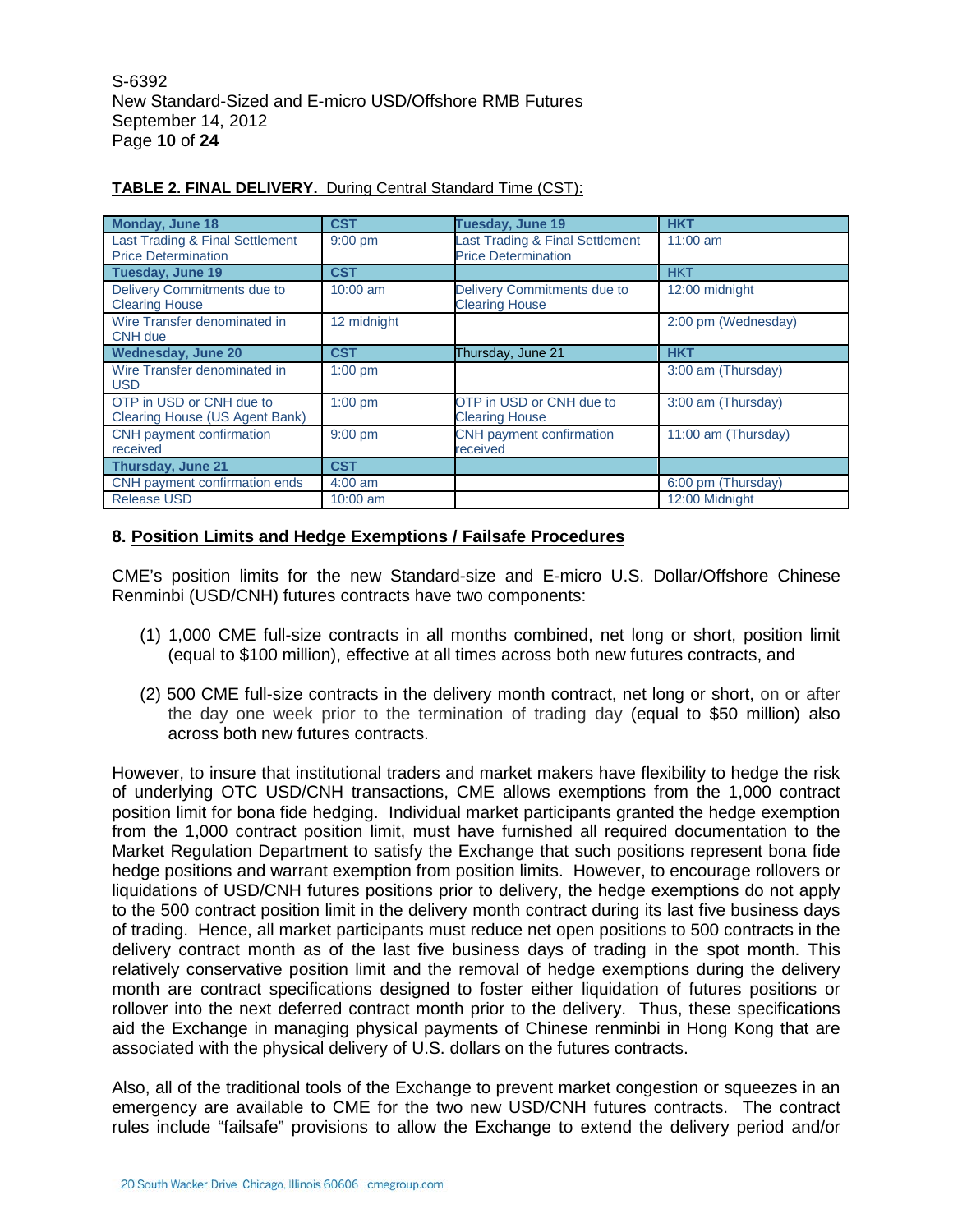S-6392 New Standard-Sized and E-micro USD/Offshore RMB Futures September 14, 2012 Page **11** of **24**

allow daily CNH payments or final delivery amounts to be converted into U.S. dollars or some other fully convertible currency, should supplies of CNH ever become restricted or limited for any reason as declared by executive management or delegated person as assigned. These failsafe procedures (CME Rules 284L03. FAILSAFE CURRENCY AVAILABILITY PROCEDURES FOR DAILY SETTLEMENT (standard size contracts), 344L03. FAILSAFE CURRENCY AVAILABILITY PROCEDURES FOR DAILY SETTLEMENT (E-micro size contracts), and 744. FAILSAFE CURRENCY AVAILABILITY PROCEDURES FOR PHYSICAL DELIVERY) provide added flexibility to the Exchange to take action in the best interests of the market participants should such needs arise.

If you have any questions, please contact Daniel Grombacher, Senior Director, Research & Product Development, (email: [Daniel.Grombacher@cmegroup.com](mailto:Daniel.Grombacher@cmegroup.com) or ph: 312-634-1583).

## **9. Reportable Position Levels and Underlying Cash Instrument for a USD / Offshore RMB (CNH) Futures EFRP**

For purposes of Rule 817 – REPORTS OF LARGE POSITIONS, the minimum level at which positions must be reported to the Exchange is 25 contracts for the new Standard Size USD/Offshore RMB (CNH) futures contracts and 250 contracts for the new E-micro USD/Offshore RMB (MNH) futures contracts.

Execution of exchange of futures for physicals (EFP) will be subject to the same guidelines and documentation requirements currently governing these transactions in the current RMB/USD futures and other Exchange FX futures contracts. Transitory EFP's in the Standard Size and Emicro USD/RMB (CNY) futures should comply with the requirements for these transactions as spelled out in Market Regulation Advisory Notice, RA1006-5, Exchange for Related Positions. Please see the following link for further detail: [http://www.cmegroup.com/rulebook/files/RA1006-5.pdf.](http://www.cmegroup.com/rulebook/files/RA1006-5.pdf) If you have any questions, please call Market Surveillance, at (312) 341-7970.

## **10. Block Trading**

Block trading is allowed in the Standard Size USD / Offshore RMB (CNH) futures contracts at a minimum threshold of 50 contracts. Block trading of E-micro USD/Offshore RMB (MNH) futures is not allowed. If you have any questions, please call Lori Aldinger, Manager, Financial Research & Product Development, at (312) 930-2337.

## **11. CME Globex Error Trade Policy**

**588.G. Globex Non-Reviewable Trading Ranges**

The standard CME Globex error trade policy for CME foreign exchange futures will apply to the two new USD/Offshore RMB futures. This includes a no bust range of "40 ticks or less" which is currently applicable for all foreign currency futures. CME Rule 588.G. table was updated as follows (additions underlined):

| 300.0. OIODEX NON-REVIEWADIE Trading Ranges |     |                                                                                                      |    |  |
|---------------------------------------------|-----|------------------------------------------------------------------------------------------------------|----|--|
| <b>Instrument</b>                           |     | <b>Futures</b><br>Non-Reviewable Range NRR Including Unit of Measure NRR Ticks<br><b>FX Products</b> |    |  |
| E-micros (CME)                              |     |                                                                                                      |    |  |
| E-micro USD/RMB (CNY) Futures               | 400 | 40 ticks                                                                                             | 40 |  |
| E-micro USD/Offshore RMB (MNH) Futures      | 400 | 40 ticks                                                                                             | 40 |  |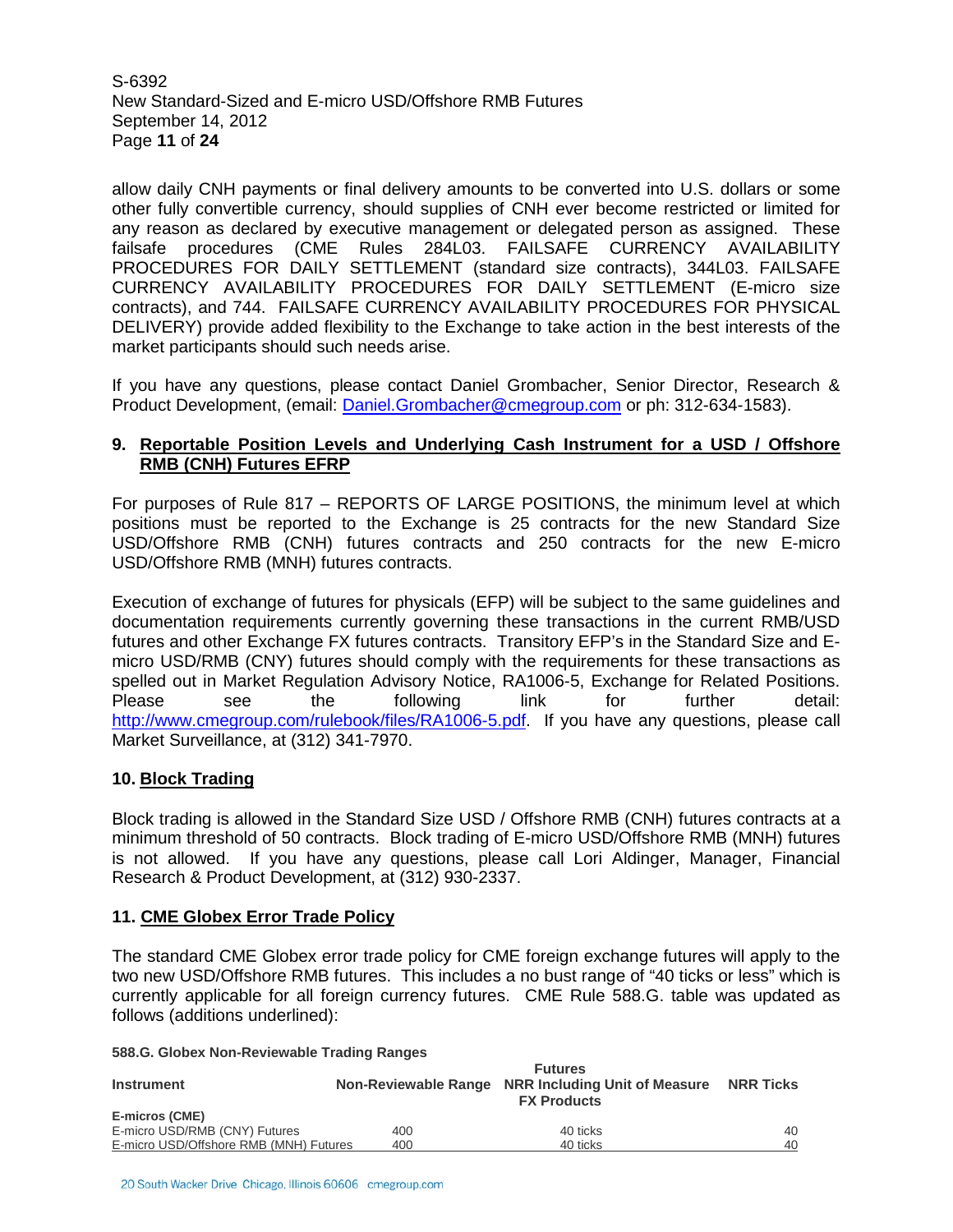| <b>Emerging Markets Currency Pairs (CME)</b> |     |          |    |  |  |  |
|----------------------------------------------|-----|----------|----|--|--|--|
| USD/RMB (CNY) Futures                        | 400 | 40 ticks | 40 |  |  |  |
| USD/Offshore RMB (CNH) Futures               | 400 | 40 ticks | 40 |  |  |  |

If you have any questions, please contact the CME Globex Control Center at (312) 456-2391.

## **12. CME Globex Price Bands**

As with our existing currency contracts, there are no price limits for CME Globex trading of CME FX futures and options contracts. However, for CME Globex trading, automated price banding prevents execution of orders at prices falling outside of 60 ticks for outright trades and 5 ticks for spread trades from the last sale, best bid or best offer. Price banding prevents the entry of limit orders more than a pre-determined amount above the last price in the case of bids and more than the same pre-determined amount below the last price in the case of offers. The band "shadows" the currency futures price as it reacts to new transaction prices, higher bids and lower offers. The CME Globex bands minimize inadvertent price entries into CME Globex.

If you have any questions, please contact the CME Globex Control Center at (312) 456-2391.

### **13. Contract Specifications Summary and CME Rulebook Contract Terms Appendices**

A contract terms factsheet and two CME Rulebook chapters for the new products follow, respectively, as Appendices 1 through 3. Then, Appendix 4 contains appropriate amendments to the CME Rulebook Chapter 7 Delivery rules section. Appendix 5 highlights the Position Accountability & Position Limits and Reportable Levels table at the end of Chapter 5. Appendix 6 is the amendment to CME Rule 855 - OFFSETTING DIFFERENT SIZED FUTURES POSITIONS to allow the account controller within the same account to offset 10 long (short) Emicro USD/Offshore RMB (CNH) futures with 1 short (long) Standard Size USD/Offshore RMB (MNH) futures contract.

If you have any questions, please contact either KC Lam, Executive Director & Head of FX Asia (email: [KC.Lam@cmegroup.com](mailto:KC.Lam@cmegroup.com) or +65-6593-5561) or Sandra Ro, Executive Director, FX Research & Product Development (email: [Sandra.Ro@cmegroup.com](mailto:Sandra.Ro@cmegroup.com) or ph: +44 20 3379 3789) or Daniel Grombacher, Senior Director, Research & Product Development, (email: [Daniel.Grombacher@cmegroup.com](mailto:Daniel.Grombacher@cmegroup.com) or ph: 312-634-1583).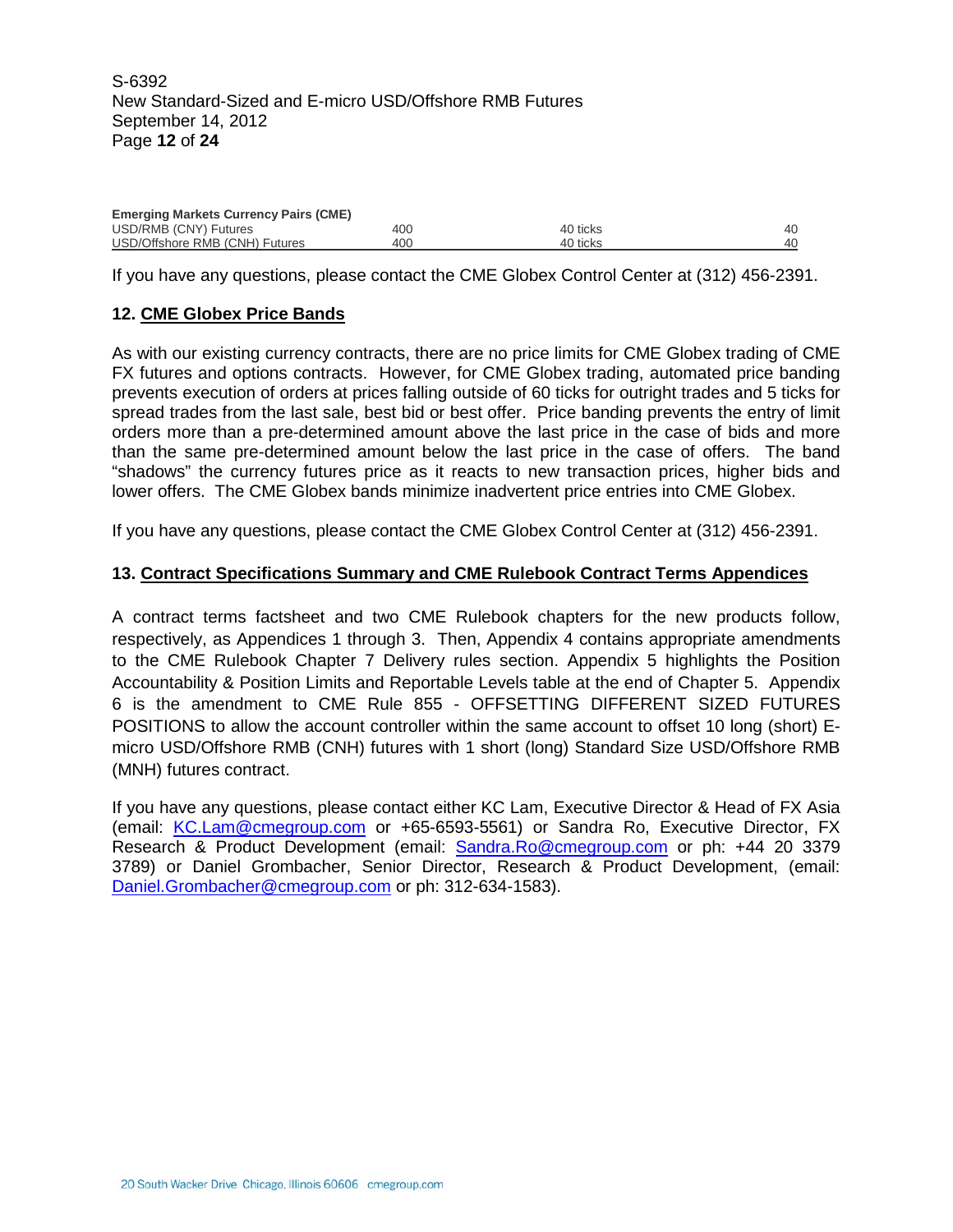## Appendix 1

|                                                        | <b>Standard USD/Offshore RMB (CNH)</b><br><b>Futures</b>                                                                                                                                                                                                                                                                                                                                                                                                                                                                                                                                                                                                                                                                                                           | E-micro USD/Offshore RMB (MNH)<br><b>Futures</b>                                                                                                                                |  |  |  |
|--------------------------------------------------------|--------------------------------------------------------------------------------------------------------------------------------------------------------------------------------------------------------------------------------------------------------------------------------------------------------------------------------------------------------------------------------------------------------------------------------------------------------------------------------------------------------------------------------------------------------------------------------------------------------------------------------------------------------------------------------------------------------------------------------------------------------------------|---------------------------------------------------------------------------------------------------------------------------------------------------------------------------------|--|--|--|
| <b>Contract Size</b>                                   | "Standard" Futures based on<br>100,000 USD (≈ RMB 636,400);                                                                                                                                                                                                                                                                                                                                                                                                                                                                                                                                                                                                                                                                                                        | E-micro Futures based on<br>10,000 USD (≈ RMB 63,640)                                                                                                                           |  |  |  |
| <b>Tick Size</b>                                       | "Standard" Contract: Outrights quoted<br>in $0.0001$ RMB per USD = 10 RMB<br>(≈ USD \$1.57) per contract; calendar<br>spreads quoted in 0.00005 RMB per USD<br>$=$ 5 RMB ( $\approx$ USD \$0.79) per contract                                                                                                                                                                                                                                                                                                                                                                                                                                                                                                                                                      | <b>E-micro Contract:</b> Outrights quoted in<br>$0.0001$ RMB per USD = 1 RMB<br>$(\approx$ USD \$0.16) per contract                                                             |  |  |  |
| CNH-<br><b>Denominated</b>                             |                                                                                                                                                                                                                                                                                                                                                                                                                                                                                                                                                                                                                                                                                                                                                                    | Daily pays and collects calculated and banked in CNH                                                                                                                            |  |  |  |
| <b>CME Globex®</b><br><b>Trading Hours</b>             |                                                                                                                                                                                                                                                                                                                                                                                                                                                                                                                                                                                                                                                                                                                                                                    | Sundays through Fridays: 5:00 p.m.-4:00 p.m. (Central Time, CT) the next day. On<br>Friday CME Globex <sup>®</sup> platform closes at 4:00 p.m. and reopens Sunday at 5:00 p.m. |  |  |  |
| <b>CME ClearPort®</b><br><b>Hours</b>                  |                                                                                                                                                                                                                                                                                                                                                                                                                                                                                                                                                                                                                                                                                                                                                                    | Sundays through Fridays: $5:00$ p.m. $-4:15$ p.m. CT) the next day with a 45-<br>minute break each day beginning at 4:15 p.m. CT                                                |  |  |  |
| <b>Months</b>                                          | Standard: 13 consecutive calendar<br>months (Jan, Feb, Mar, Apr, May, Jun,<br>Jul, Aug, Sep, Oct, Nov, Dec) plus 8<br>March quarterly months (3-year<br>maturity range)                                                                                                                                                                                                                                                                                                                                                                                                                                                                                                                                                                                            | E-micro: 12 consecutive calendar<br>months (Jan, Feb, Mar, Apr, May, Jun,<br>Jul, Aug, Sep, Oct, Nov, Dec)                                                                      |  |  |  |
| <b>Last Trading Day</b>                                | Trading ceases at 11:00 am Hong Kong time on 1 <sup>st</sup> Hong Kong business day<br>immediately preceding 3 <sup>rd</sup> Wednesday of contract month                                                                                                                                                                                                                                                                                                                                                                                                                                                                                                                                                                                                           |                                                                                                                                                                                 |  |  |  |
| <b>Delivery Process</b><br>/ Delivery Day              | Final settlement facilitated through delivery of \$100,000 (standard contract) or<br>\$10,000 (E-micro contract) from short to long; vs. delivery of equivalent value of<br>CNH from long to short; through correspondent banks as approved by CME Clearing<br>House (CH) on the business day following the 3 <sup>rd</sup> Wednesday of contract month.<br>Payment of CNH vs. USD embargoed by CH pending receipt of Payment Orders from<br>both long and short.                                                                                                                                                                                                                                                                                                  |                                                                                                                                                                                 |  |  |  |
| <b>Position</b><br>Limits / Hedge<br><b>Exemptions</b> | For speculative position limit purposes, standard- and E-micro-size futures positions<br>are aggregated with 10 E-micros equaling 1 standard-sized contract.<br>A participant shall not own or control more than the aggregated equivalent of 1,000<br>CME standard-size contracts (100,000,000 U.S. dollars in notional value), in all<br>months combined, net long or short, at any time, or no more than 500 CME<br>standard-size contracts (50,000,000 U.S. dollars in notional value), in the delivery<br>month contract, net long or short, on or after the day one week prior to the<br>termination of trading day.<br>Exemptions available for bona fide hedgers, but not in the delivery month contract<br>during the last five business days of trading. |                                                                                                                                                                                 |  |  |  |

## **Standard and E-micro USD/Offshore RMB (CNH) Futures**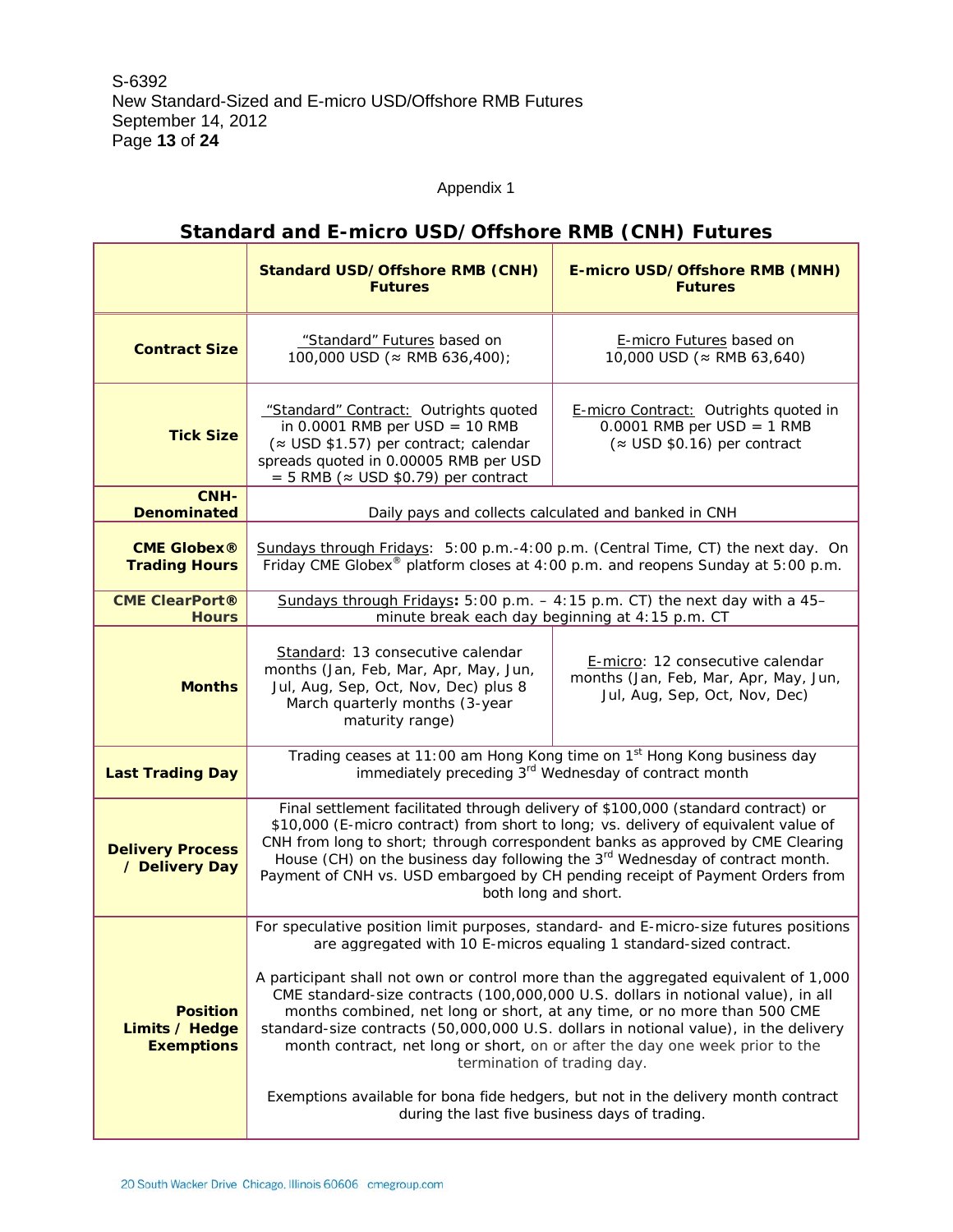S-6392 New Standard-Sized and E-micro USD/Offshore RMB Futures September 14, 2012 Page **14** of **24**

| <b>Continued from</b><br>page 14                                                  | <b>Standard USD/Offshore RMB</b><br>(CNH)Futures                                                                                                                                                                  | <b>E-micro USD/Offshore RMB (MNH)</b><br><b>Futures</b> |  |  |  |
|-----------------------------------------------------------------------------------|-------------------------------------------------------------------------------------------------------------------------------------------------------------------------------------------------------------------|---------------------------------------------------------|--|--|--|
| Offset of<br><b>Std vs. E-micro</b><br>USD/CNH<br><b>Futures</b><br>(Fungibility) | 10 long (short) E-micro USD/Offshore RMB (MNH) futures may be offset with 1 short (long)<br>Standard Size USD/Offshore RMB (CNH) futures, if held in the same account and authorized by<br>the account controller |                                                         |  |  |  |
| <b>CME Globex Error</b><br><b>Trade Policy</b>                                    |                                                                                                                                                                                                                   | 40 ticks or less "no bust range"                        |  |  |  |
| <b>CME Globex Price</b><br>Banding <sup>3</sup>                                   | 60 ticks for outright trades,<br>5 ticks for spread trades                                                                                                                                                        |                                                         |  |  |  |
| <b>Block Trade</b><br><b>Minimum</b><br><b>Threshold</b>                          | Standard: 50 contracts                                                                                                                                                                                            | E-micro: Not applicable                                 |  |  |  |
| <b>EFRP Eligibility</b>                                                           |                                                                                                                                                                                                                   | Yes                                                     |  |  |  |
| <b>Reportable</b><br><b>Positions</b>                                             | Standard: 25 contracts                                                                                                                                                                                            | E-micro: 250 contracts                                  |  |  |  |
| <b>CME Globex</b><br>Codes                                                        | Standard: CNH                                                                                                                                                                                                     | E-micro: MNH                                            |  |  |  |

<span id="page-13-0"></span> $^3$  For CME Globex trading, automated price banding prevents execution of orders at prices falling outside of 60 ticks for outright trades and 5 ticks for spread trades from the last sale, best bid or best offer. Price banding prevents the entry of limit orders more than a pre-determined amount above the last price in the case of bids and more than the same pre-determined amount below the last price in the case of offers. The band "shadows" the currency futures price as it reacts to new transaction prices, higher bids and lower offers.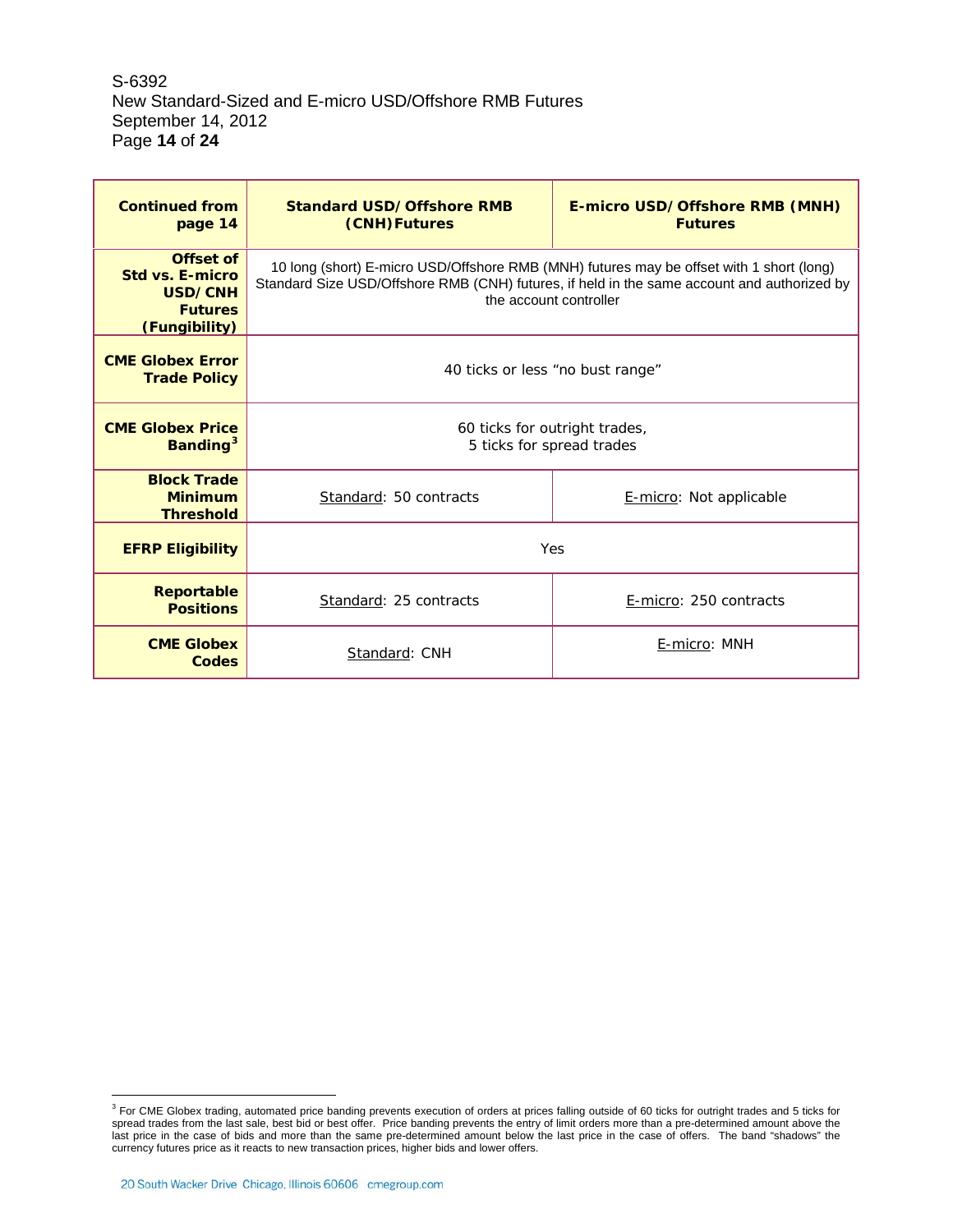Appendix 2

## **Chapter 284L. U.S. Dollar/Offshore Chinese Renminbi (USD/RMB) Futures**

#### **284L00. SCOPE OF CHAPTER**

This chapter is limited in application to futures trading in U.S. dollar versus offshore Chinese renminbi (for example, held in Hong Kong or any other country outside of the People's Republic of China designated by CME Clearing).<sup>[4](#page-13-0)</sup> The procedures for trading, clearing, delivery, settlement and any other matters not specifically contained herein shall be governed by the rules of the Exchange.

#### **284L01. FUTURES CALL**

#### **284L01.A. Trading Schedule**

Futures contracts shall be scheduled for trading and delivery during such hours and in such months as may be determined by the Board of Directors.

## **284L01.B. Trading Unit**

The unit of trading shall be 100,000 U.S. dollars.

#### **284L01.C. Price Increments**

Minimum price fluctuations shall be in multiplies of 0.0001 offshore Chinese renminbi (RMB) per U.S. dollar, equivalent to 10 RMB per contract. Trades may also occur in multiples of 0.00005 offshore Chinese renminbi (RMB) per U.S. dollar, commonly referred to as one-half tick (5 RMB/contract) for U.S. dollar/offshore Chinese renminbi (RMB) futures intra-currency spreads executed as simultaneous transactions on CME Globex<sup>®</sup> pursuant to Rule 542.F.

### **284L.01.D. Position Limits and Position Accountability**

- 1. Authority Position Limits and Position Accountability may be applicable, as defined by Rule 560, and as per the following.
- 2. Aggregation For purposes of this Rule, where applicable:
	- futures,
	- options on futures,
	- E-mini futures,
	- E-micro futures,
	- cleared only spot, forward and swaps (combinations of spot and forwards or two maturity forwards),
	- cleared only options on spot and forwards; and
	- in addition, where applicable, the analogous reciprocal versions of the aforementioned contracts for the respective foreign exchange pairs,

shall be aggregated with all products utilizing that foreign exchange (FX) pair, where Chinese renminbi is domiciled outside of the People's Republic of China, regardless of quoting conventions. The baseline for this aggregation shall be the denomination of the underlying full-size CME Offshore USD/RMB futures contract. Contract equivalents shall be determined through the conversion of the notional value (or contract size times the number of contracts in standardized products).

3. Contract Equivalent - For purposes of this Rule, a contract shall be deemed to be the equivalent of 100,000 U.S. dollars in notional value.

<span id="page-14-0"></span><sup>&</sup>lt;sup>4</sup> The Chinese renminbi ("RMB" or "people's currency") is denominated in the unit "yuan" (also known by symbol "CNY"). However, Chinese renminbi held offshore in Hong Kong is also known by symbol "CNH."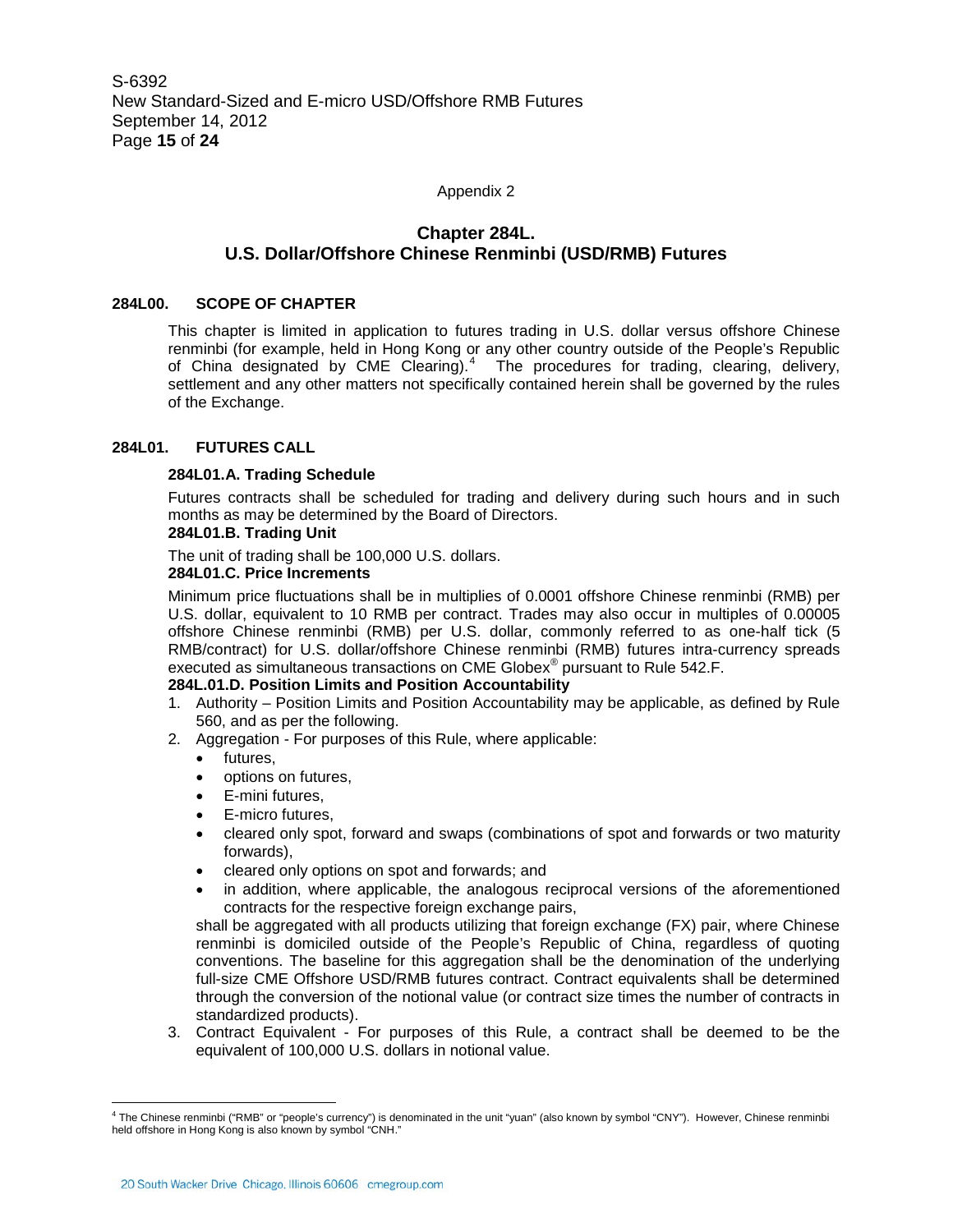S-6392 New Standard-Sized and E-micro USD/Offshore RMB Futures September 14, 2012 Page **16** of **24**

- 4. Position Limit A participant shall not own or control more than the aggregated equivalent of 1,000 CME full-size contracts (100,000,000 U.S. dollars in notional value), in all months combined, net long or short, at any time, or no more than 500 CME full-size contracts (50,000,000 U.S. dollars in notional value), in the delivery month contract, net long or short, on or after the day one week prior to the termination of trading day.
- 5. Exemptions The foregoing position limits shall not apply to bona fide hedge positions meeting the requirements of Regulation  $1.3(z)(1)$  of the CFTC and the rules of the Exchange, and shall not apply to other positions exempted pursuant to Rule 559. However, during the last five business days of trading in the delivery month contract, there shall be no exemption from the position limit allowed for the nearby expiring contract month.
- 6. Reserved

## **284L01.E. Termination of Trading**

Futures trading shall terminate at 11:00 a.m. Hong Kong time (9:00 p.m. Central Standard Time or 10:00 p.m. Central Daylight Time) on the first Hong Kong business day immediately preceding the third Wednesday of the contract month. If the foregoing date for termination is an Exchange holiday, futures trading shall terminate on the next preceding common Hong Kong and Exchange business day.

## **284L01.F. Contract Modifications**

Specifications shall be fixed as of the first day of trading of a contract, except that all deliveries must conform to government regulations in force at the time of delivery. If any national or international government agency or body issues an order, ruling, directive or law that conflicts with the requirements of these rules, such order, ruling, directive or law shall be construed to take precedence and become part of these rules and all open and new contracts shall be subject to such government orders.

## **284L02. SETTLEMENT PROCEDURES**

#### **284L02.A. Physical Delivery**

1. Procedures

In addition to the procedures and requirements contained in this chapter, delivery procedures shall be governed by the rules set forth in Chapter 7.

2. Delivery Days

Delivery shall be made on the business day following the third Wednesday of the contract month. If that day is not a business day in the country of delivery or is a bank holiday in either Chicago or New York City, then delivery shall be made on the next day which is a business day in the country of delivery and is not a bank holiday in Chicago or New York City. Subject to Rule 744 and at the sole discretion of the Chief Executive Officer, President or Chief Operating Officer or their delegate, delivery may be extended an additional business day or days in order to accommodate availability of offshore Chinese renminbi. In such case, invocation of this clause may be deemed a delivery obligation failure and acted upon in accordance with Rule 743.B.

#### **284L02.B. [Reserved]**

## **284L03. FAILSAFE CURRENCY AVAILABILITY PROCEDURES FOR DAILY SETTLEMENT**

At the sole discretion of the Chief Executive Officer, President or Chief Operating Officer or their delegate, following review of available information concerning supplies of offshore Chinese renminbi, obligations for daily settlement price variation (pays and collects) denominated in offshore Chinese renminbi may be made in an appropriate amount of U.S. dollars or other convertible currency. The Chief Executive Officer, President or Chief Operating Officer or their delegate, shall determine the applicable conversion rate of offshore Chinese renminbi to U.S. dollars or other convertible currency based upon current published spot foreign exchange market rates. Any such invocation of this clause may be deemed analogous to a delivery obligation failure and acted upon in accordance with Rule 743.B.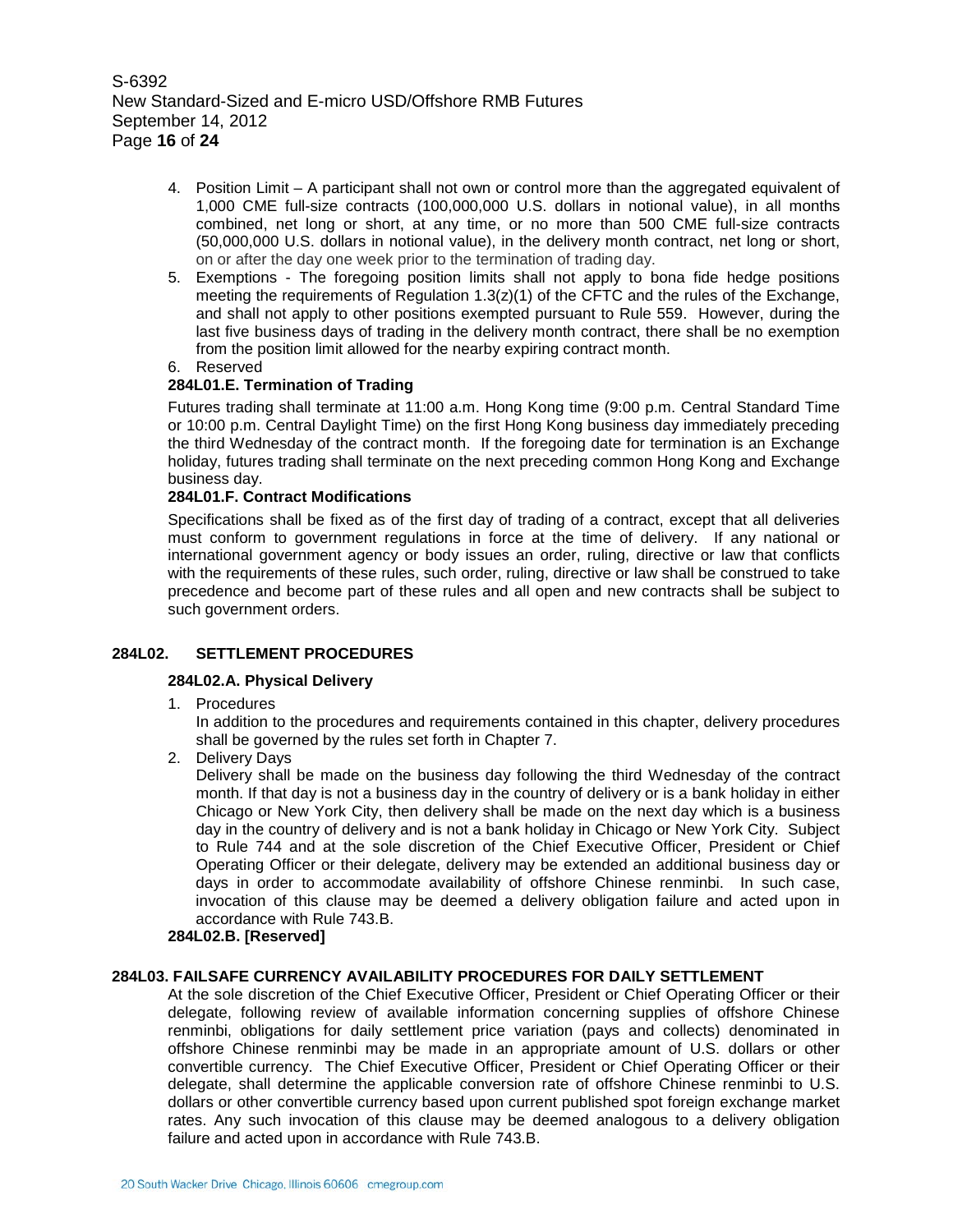### **284L04. DECLARATIONS OF FORCE MAJEURE**

#### (Refer to Rule 701.- DECLARATIONS OF FORCE MAJEURE)

Appendix 3

## **Chapter 344L. E-Micro U.S. Dollar/Offshore Chinese Renminbi (USD/RMB) Futures**

#### **344L00. SCOPE OF CHAPTER**

This chapter is limited in application to futures trading in E-micro U.S. dollar versus offshore Chinese renminbi (for example, held in Hong Kong or any other country outside of the People's Republic of China designated by CME Clearing).<sup>[5](#page-14-0)</sup> The procedures for trading, clearing, delivery, settlement and any other matters not specifically contained herein shall be governed by the rules of the Exchange.

#### **344L01. FUTURES CALL**

#### **344L01.A. Trading Schedule**

Futures contracts shall be scheduled for trading and delivery during such hours and in such months as may be determined by the Board of Directors.

#### **344L01.B. Trading Unit**

The unit of trading shall be 10,000 U.S. dollars.

## **344L01.C. Price Increments**

Minimum price fluctuations shall be in multiplies of 0.0001 offshore Chinese renminbi (RMB) per U.S. dollar, equivalent to 1 RMB per contract.

#### **344L.01.D. Position Limits and Position Accountability**

- 1. Authority Position Limits and Position Accountability may be applicable, as defined by Rule 560, and as per the following.
- 2. Aggregation For purposes of this Rule, where applicable:
	- futures,
	- options on futures,
	- E-mini futures,
	- E-micro futures,
	- cleared only spot, forward and swaps (combinations of spot and forwards or two maturity forwards),
	- cleared only options on spot and forwards; and
	- in addition, where applicable, the analogous reciprocal versions of the aforementioned contracts for the respective foreign exchange pairs,

shall be aggregated with all products utilizing that foreign exchange (FX) pair, where Chinese renminbi is domiciled outside of the People's Republic of China, regardless of quoting conventions. The baseline for this aggregation shall be the denomination of the underlying full-size Offshore CME USD/RMB futures contract. Contract equivalents shall be determined through the conversion of the notional value (or contract size times the number of contracts in standardized products).

3. Contract Equivalent - For purposes of this Rule, a contract shall be deemed to be the equivalent of 10,000 U.S. dollars in notional value or  $1/10<sup>th</sup>$  the size of a full-size contract.

<sup>&</sup>lt;sup>5</sup> The Chinese renminbi ("RMB" or "people's currency") is denominated in the unit "yuan" (also known by symbol "CNY"). However, Chinese renminbi held offshore in Hong Kong is also known by symbol "CNH."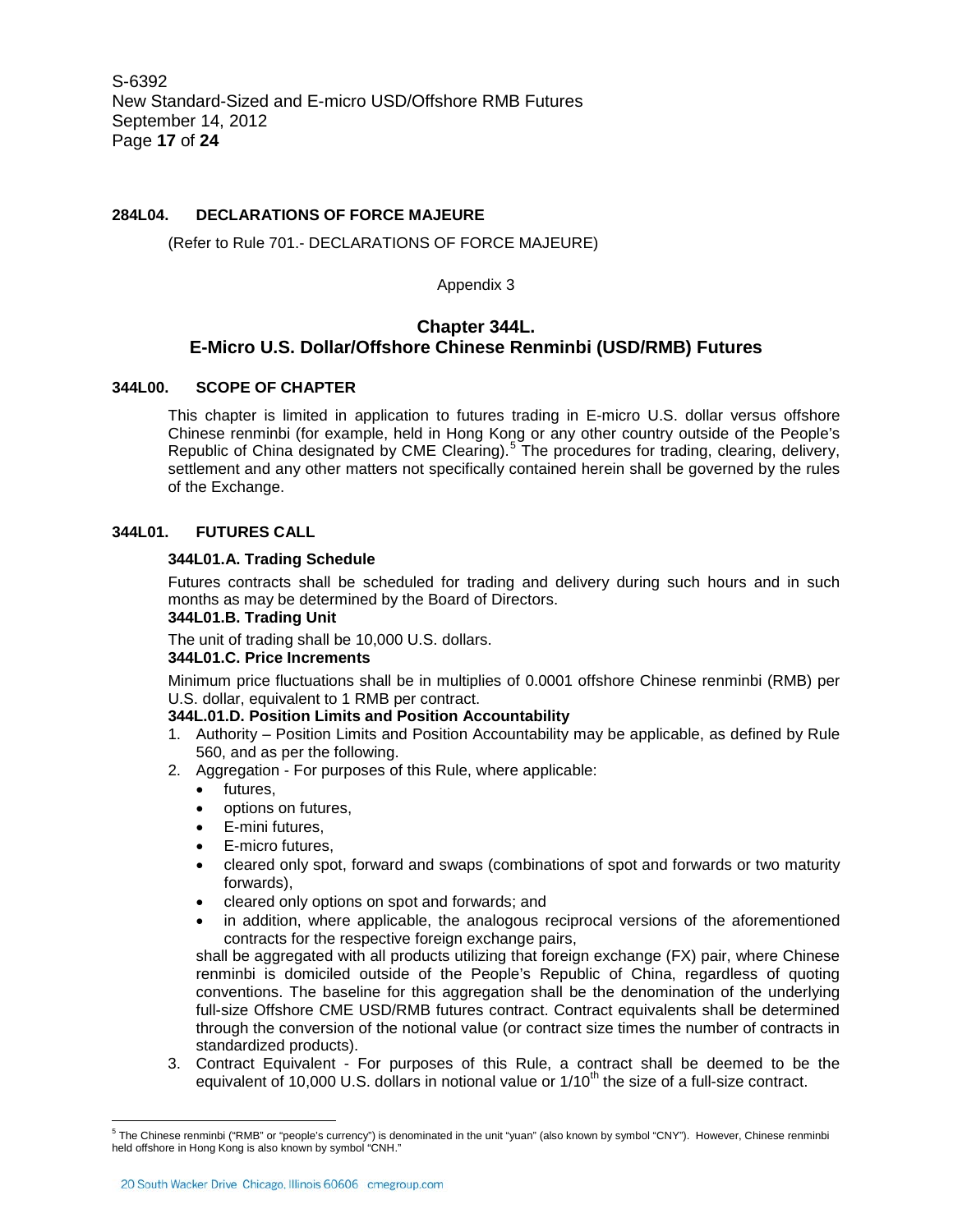S-6392 New Standard-Sized and E-micro USD/Offshore RMB Futures September 14, 2012 Page **18** of **24**

- 4. Position Limit A participant shall not own or control more than the aggregated equivalent of 1,000 CME full-size contracts (100,000,000 U.S. dollars in notional value), in all months combined, net long or short, at any time, or no more than 500 CME full-size contracts (50,000,000 U.S. dollars in notional value), in the delivery month contract, net long or short, on or after the day one week prior to the termination of trading day.
- 5. Exemptions The foregoing position limits shall not apply to bona fide hedge positions meeting the requirements of Regulation  $1.3(z)(1)$  of the CFTC and the rules of the Exchange, and shall not apply to other positions exempted pursuant to Rule 559. However, during the last five business days of trading in the delivery month contract, there shall be no exemption from the position limit allowed for the nearby expiring contract month.
- 6. Reserved

## **344L01.E. Termination of Trading**

Futures trading shall terminate at 11:00 a.m. Hong Kong time (9:00 p.m. Central Standard Time or 10:00 p.m. Central Daylight Time) on the first Hong Kong business day immediately preceding the third Wednesday of the contract month. If the foregoing date for termination is an Exchange holiday, futures trading shall terminate on the next preceding common Hong Kong and Exchange business day.

## **344L01.F. Contract Modifications**

Specifications shall be fixed as of the first day of trading of a contract, except that all deliveries must conform to government regulations in force at the time of delivery. If any national or international government agency or body issues an order, ruling, directive or law that conflicts with the requirements of these rules, such order, ruling, directive or law shall be construed to take precedence and become part of these rules and all open and new contracts shall be subject to such government orders.

## **344L02. SETTLEMENT PROCEDURES**

#### **344L02.A. Physical Delivery**

1. Procedures

In addition to the procedures and requirements contained in this chapter, delivery procedures shall be governed by the rules set forth in Chapter 7.

2. Delivery Days

Delivery shall be made on the business day following the third Wednesday of the contract month. If that day is not a business day in the country of delivery or is a bank holiday in either Chicago or New York City, then delivery shall be made on the next day which is a business day in the country of delivery and is not a bank holiday in Chicago or New York City. Subject to Rule 744 and at the sole discretion of the Chief Executive Officer, President or Chief Operating Officer or their delegate, delivery may be extended an additional business day or days in order to accommodate availability of offshore Chinese renminbi. In such case, invocation of this clause may be deemed a delivery obligation failure and acted upon in accordance with Rule 743.B.

#### **344L02.B. [Reserved]**

#### **344L03. FAILSAFE CURRENCY AVAILABILITY PROCEDURES FOR DAILY SETTLEMENT**

At the sole discretion of the Chief Executive Officer, President or Chief Operating Officer or their delegate, following review of available information concerning supplies of offshore Chinese renminbi, obligations for daily settlement price variation (pays and collects) denominated in offshore Chinese renminbi may be made in an appropriate amount of U.S. dollars or other convertible currency. The Chief Executive Officer, President or Chief Operating Officer or their delegate, shall determine the applicable conversion rate of offshore Chinese renminbi to U.S. dollars or other convertible currency based upon current published spot foreign exchange market rates. Any such invocation of this clause may be deemed analogous to a delivery obligation failure and acted upon in accordance with Rule 743.B.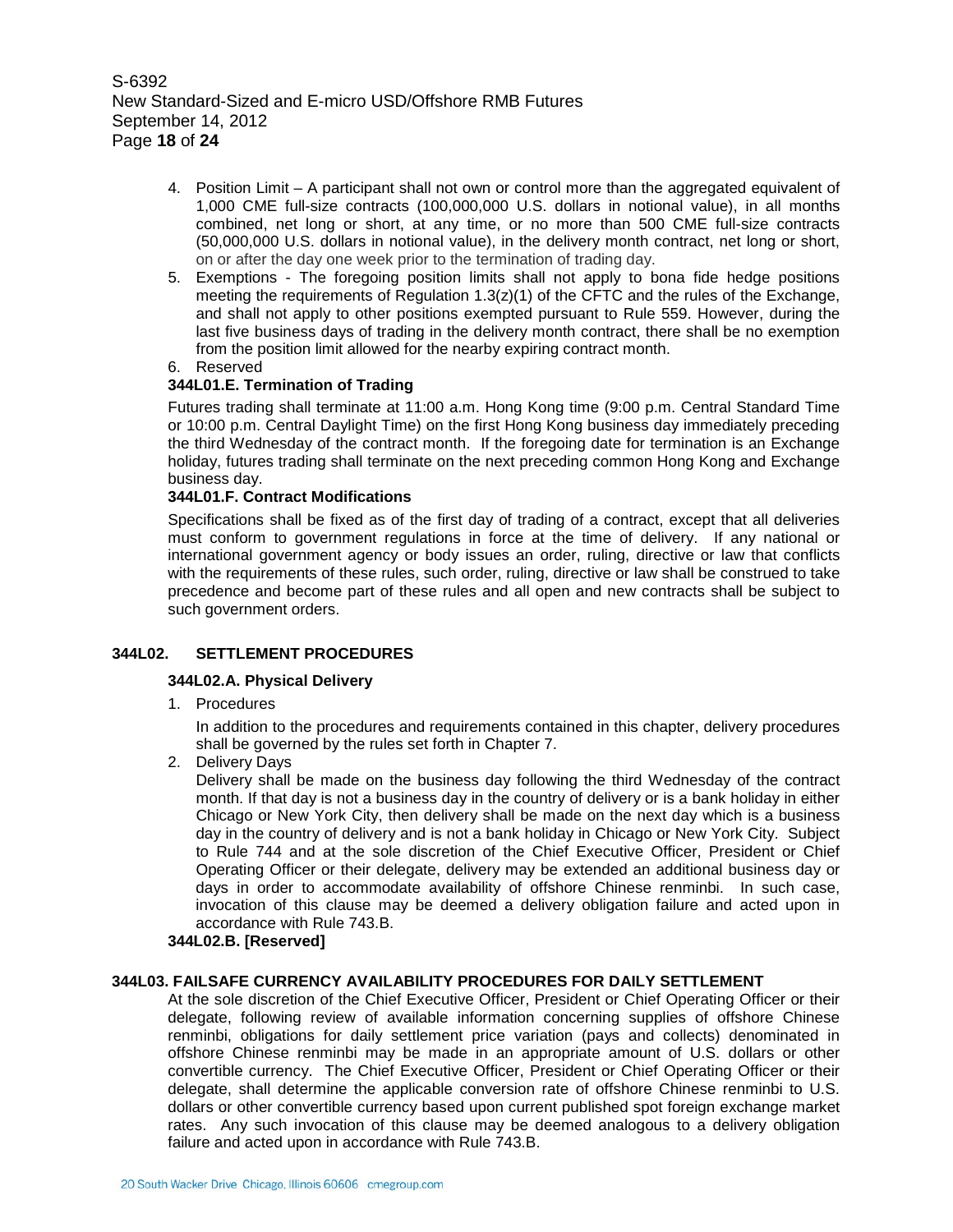### **344L04. DECLARATIONS OF FORCE MAJEURE**

(Refer to Rule 701.- DECLARATIONS OF FORCE MAJEURE)

Appendix 4

*(Additions underscored, deletions bracketed and overstruck)*

#### **Chapter 7. Delivery Facilities and Procedures**

#### **737. FOREIGN CURRENCY BUYER'S DUTIES**

**…**

#### **737.D. Physical Delivery U.S. Dollar/ Turkish Lira and Euro/ Turkish Lira Contracts**

A clearing member representing a customer that intends to accept delivery of a Physical Delivery U.S. Dollar / Turkish Lira or Euro / Turkish Lira Contract in liquidation of his position shall, no later than 10:00 a.m. Central Time (CT) on the last day of trading, present to the Clearing House a Buyer's Non-CLS Delivery Commitment for U.S. Dollar / Turkish Lira or Euro / Turkish Lira Contracts. In addition by 1:00 p.m. CT on the first day preceding the delivery day that is a business day common to the Exchange, Chicago banks and New York City banks, the clearing member representing a customer that intends to accept delivery of a Physical Delivery Euro / Turkish Lira Contract in liquidation of his position shall either deposit, or present a Bank Order to Pay, an amount in the minimum-fluctuation currency of Turkish Lira equal to the contract value based on the settlement price on the last day of trading. Such deposit shall be in the form of same-day funds to an account at a bank designated by the Clearing House. The bank Order to Pay shall be in a form approved by the Clearing House, and shall promise to pay same-day funds in Turkish Lira on the delivery day.

In addition, by 10:00 a.m. local time in the country of delivery on the delivery day, the clearing member representing a customer accepting delivery of a Physical Delivery U.S. Dollar /Turkish Lira or Euro / Turkish Lira Contract in liquidation of his position shall deposit, in same-day funds to an account at a bank designated by the Clearing House, an amount in the minimum-fluctuation currency of Turkish Lira equal to the contract value based on the applicable settlement price on the last day of trading.

#### **737.E. Physical Delivery U.S. Dollar/ Offshore Chinese Renminbi ("RMB") Contracts**

A clearing member representing a customer that intends to accept delivery of a Physical Delivery U.S. Dollar / Offshore Chinese Renminbi Contract in liquidation of his position shall, no later than 10:00 a.m. Central Time (CT) on the business day succeeding the last day of trading, present to the Clearing House a Buyer's Non-CLS Delivery Commitment for U.S. Dollar / Offshore Chinese Renminbi Contracts. In addition by 1:00 p.m. CT on the first day preceding the delivery day that is a business day common to the Exchange, Chicago banks and New York City banks, the clearing member representing a customer that intends to accept delivery of a Physical Delivery U.S. Dollar/Offshore Chinese Renminbi Contract in liquidation of his position shall either deposit, or present a Bank Order to Pay, an amount in the minimum-fluctuation currency of Offshore Chinese Renminbi equal to the contract value based on the settlement price on the last day of trading. Such deposit shall be in the form of same-day funds to an account at a bank designated by the Clearing House. The bank Order to Pay shall be in a form approved by the Clearing House, and shall promise to pay same-day funds in offshore Chinese Renminbi on the delivery day.

In addition, by 10:00 a.m. local time in the country of delivery on the delivery day, the clearing member representing a customer accepting delivery of a Physical Delivery U.S. Dollar /Offshore Chinese Renminbi Contract in liquidation of his position shall deposit, in same-day funds to an account at a bank designated by the Clearing House, an amount in the minimum-fluctuation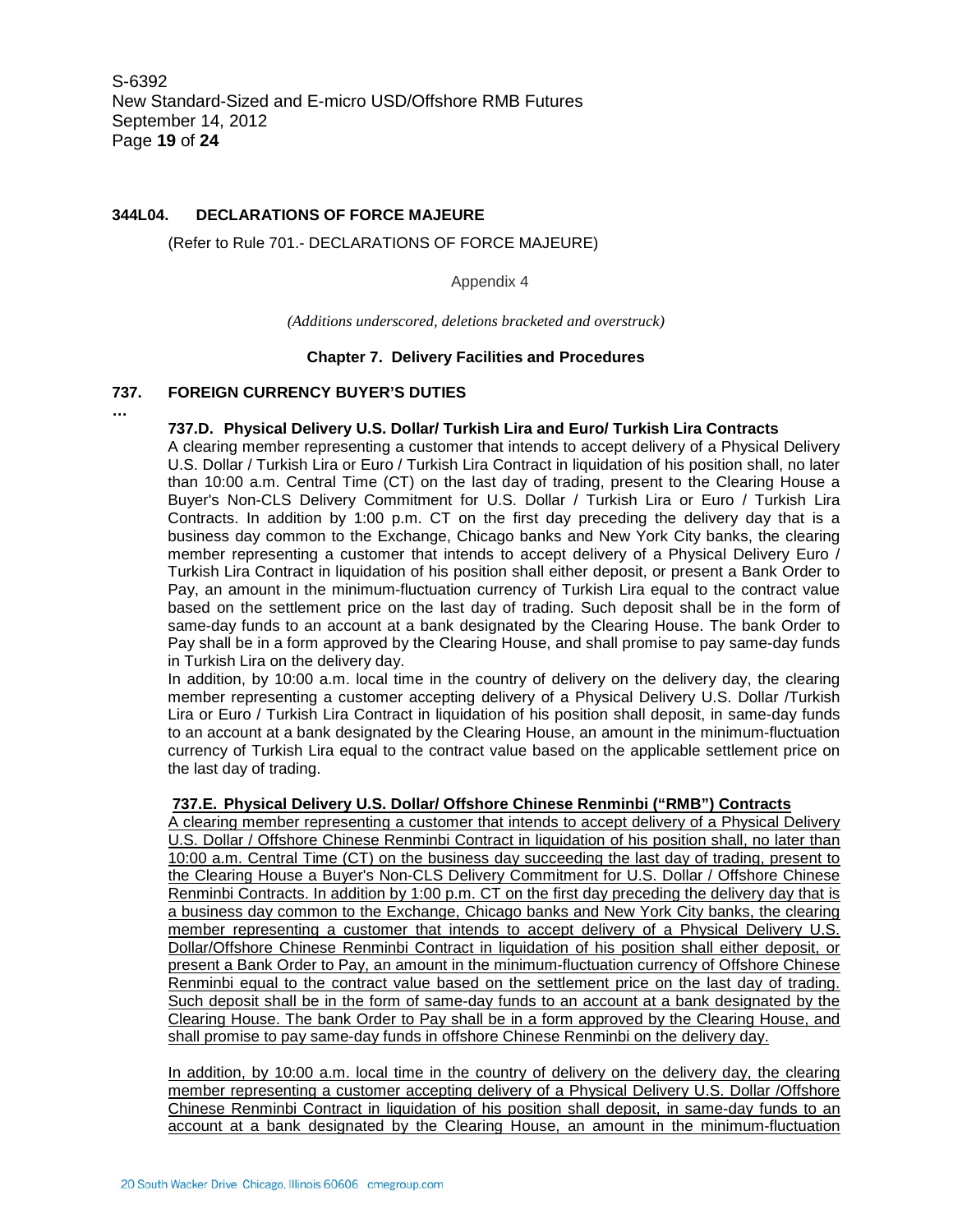S-6392 New Standard-Sized and E-micro USD/Offshore RMB Futures September 14, 2012 Page **20** of **24**

> currency of offshore Chinese Renminbi equal to the contract value based on the applicable settlement price on the last day of trading.

#### **737.[E]F. Restrictions**

**…**

From time to time, and frequently without warning, countries change the requirements and the restrictions on non-resident bank accounts. These take various forms including, but not limited to, non-interest-bearing deposit requirements, negative interest rates, prohibitions against investment in the country, ceilings on the amount of deposit and restrictions on the period of time such deposits may be maintained. It is the buyer's responsibility to be familiar with and in conformance with all regulations pertaining to the holding of non-resident bank accounts in the country in which he desired to accept delivery.

#### **738. FOREIGN CURRENCY SELLER'S DUTIES**

#### **738.C. Physical Delivery U.S. Dollar/ Turkish Lira and Euro/ Turkish Lira Contracts**

The clearing member representing a customer making delivery of a Physical Delivery U.S. Dollar/ Turkish Lira or Euro/ Turkish Lira Contract, in liquidation of his position shall, no later than 10:00 a.m. on the last day of trading, present to the Clearing House a Seller's Non-CLS Delivery Commitment for U.S. Dollar/ Turkish Lira or Euro/ Turkish Lira Contracts. In addition by 1:00 p.m. on the first day preceding the delivery day that is a business day common to the Exchange, Chicago banks and New York City banks, the clearing member shall either deposit, or present a Bank Order to Pay, an amount equal to the trading unit of U.S. Dollars for the U.S. Dollar/ Turkish Lira Contract or Euro for the Euro/ Turkish Lira Contract. Such deposit shall be in the form of same-day funds to an account at a bank designated by the Clearing House. The Bank Order to Pay shall be in a form approved by the Clearing House, and shall promise to pay same-day funds on the delivery day. The Seller shall have made all provisions necessary to receive delivery of the minimum-fluctuation currency (Turkish Lira) within the country of issuance. The Seller's clearing member shall be responsible for delivering the trading unit currency (either U.S. Dollars or Euro as appropriate) on the delivery date to a bank designated by the Clearing House. The Exchange reserves the right to eliminate the requirement for sellers to post a Bank Order to Pay in the event that such requirement is no longer deemed necessary to secure the delivery.

Subject to the preceding two paragraphs, if the Seller's Non-CLS Delivery Commitment for U.S. Dollar/ Turkish Lira or Euro/ Turkish Lira Contracts is received later than 10:00 a.m. on the last day of trading, but not later than 1:00 p.m. on the same day, the seller's clearing member shall be assessed a fine on a per-contract basis, the amount to be determined by Exchange staff. Any deliveries memoranda or instructions received subsequent to 1:00 p.m. on the same day, shall be deemed a delivery obligation failure and acted upon in accordance with Rule 743.B.

#### **738.D. Physical Delivery U.S. Dollar/ Offshore Chinese Renminbi ("RMB") Contracts**

The clearing member representing a customer making delivery of a Physical Delivery U.S. Dollar/ Offshore Chinese Renminbi Contract, in liquidation of his position shall, no later than 10:00 a.m. on the business day succeeding the last day of trading, present to the Clearing House a Seller's Non-CLS Delivery Commitment for U.S. Dollar/ Offshore Chinese Renminbi Contracts. In addition by 1:00 p.m. on the first day preceding the delivery day that is a business day common to the Exchange, Chicago banks and New York City banks, the clearing member shall either deposit, or present a Bank Order to Pay, an amount equal to the trading unit of U.S. Dollars for the U.S. Dollar/ Offshore Chinese Renminbi Contract. Such deposit shall be in the form of sameday funds to an account at a bank designated by the Clearing House. The Bank Order to Pay shall be in a form approved by the Clearing House, and shall promise to pay same-day funds on the delivery day. The Seller shall have made all provisions necessary to receive delivery of the minimum-fluctuation currency (offshore Chinese Renminbi) within the country of issuance. The Seller's clearing member shall be responsible for delivering the trading unit currency (U.S. Dollars) on the delivery date to a bank designated by the Clearing House. The Exchange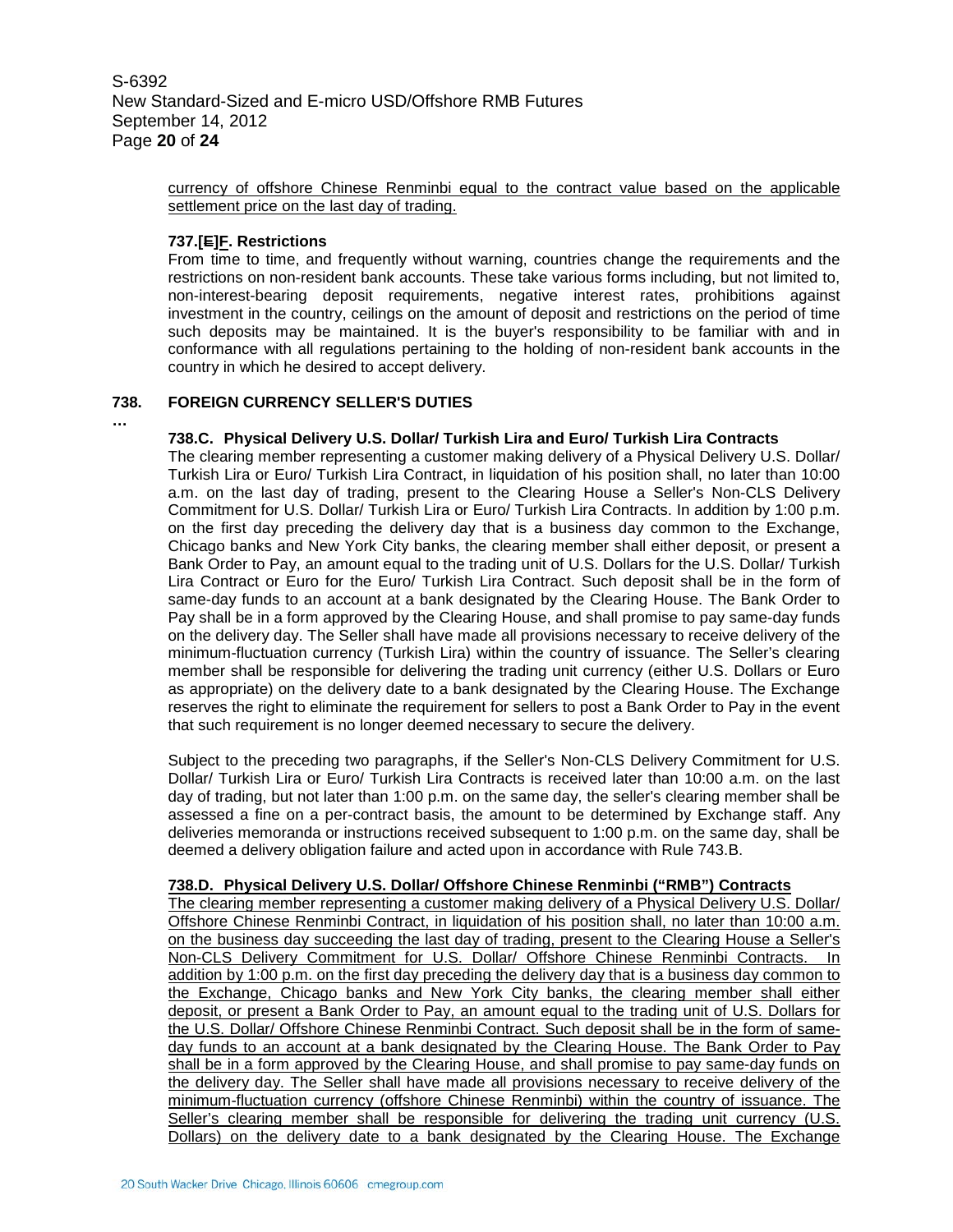S-6392 New Standard-Sized and E-micro USD/Offshore RMB Futures September 14, 2012 Page **21** of **24**

> reserves the right to eliminate the requirement for sellers to post a Bank Order to Pay in the event that such requirement is no longer deemed necessary to secure the delivery.

> Subject to the preceding two paragraphs, if the Seller's Non-CLS Delivery Commitment for U.S. Dollar/ Offshore Chinese Renminbi Contracts is received later than 10:00 a.m. on the last day of trading, but not later than 1:00 p.m. on the same day, the seller's clearing member shall be assessed a fine on a per-contract basis, the amount to be determined by Exchange staff. Any deliveries memoranda or instructions received subsequent to 1:00 p.m. on the same day, may be deemed a delivery obligation failure and acted upon in accordance with Rule 743.B.

#### **738.[D]E. Restrictions**

From time to time, and frequently without warning, countries change the requirements and the restrictions on non-resident bank accounts. These take various forms including, but not limited to, non-interest-bearing deposit requirements, negative interest rates, prohibitions against investment in the country, ceilings on the amount of deposit and restrictions on the period of time such deposits may be maintained. It is the seller's responsibility to be familiar with and in conformance with all regulations pertaining to the holding of non-resident bank accounts in the country in which he desired to make delivery.

### **740. PAYMENTS**

**…**

The Clearing House shall designate a bank in each foreign country into which foreign currency shall be delivered. These banks shall notify the Clearing House when foreign currency funds have been received. In the case of Currency Contracts, the foreign currency delivery for each customer shall equal the net short value of positions in that foreign currency. Values for positions in contracts with minimum fluctuations denominated in U.S. dollars shall be the contract size. Values for positions in contracts with minimum fluctuations in foreign currency shall be the contract value based on the settlement price on the last day of trading. In the case of Currency Contracts, the Clearing House shall, promptly after receipt of notification that foreign currency funds have been received, transfer the U.S. dollar funds previously deposited by the foreign currency buyer's clearing member to the account of the foreign currency seller's clearing member. For the U.S. Dollar/ Turkish Lira and Euro/ Turkish Lira Contracts, respectively, the Clearing House shall designate a bank in the U.S. and the European Union into which the trading unit currency (respectively, U.S. Dollars or Euro) shall be delivered. These banks shall notify the Clearing House when the trading unit currency funds have been received. In the case of these Currency Contracts, the U.S. Dollar or Euro delivery for each selling customer shall equal the net short value of positions in those currencies. Values for buyer's positions in contracts with minimum fluctuations in Turkish Lira shall be the contract value based on the settlement price on the last day of trading (settlement price times contract size per contract). In the case of U.S. Dollar/ Turkish Lira and Euro/ Turkish Lira Contracts, the Clearing House shall, promptly after receipt of notification that Turkish Lira funds have been received, transfer the U.S. dollar or Euro funds, respectively, that were previously deposited by the seller's clearing member to the account of the buyer's clearing member.

For the U.S. Dollar/Offshore Chinese Renminbi Contracts, the Clearing House shall designate a bank in the U.S. into which the trading unit currency (U.S. Dollars) shall be delivered. This bank shall notify the Clearing House when the trading unit currency funds have been received. In the case of these Currency Contracts, the U.S. Dollar delivery for each selling customer shall equal the net short value of positions in those currencies. Values for buyer's positions in contracts with minimum fluctuations in offshore Chinese Renminbi shall be the contract value based on the settlement price on the last day of trading (settlement price times contract size per contract). In the case of U.S. Dollar/ Offshore Chinese Renminbi Contracts, the Clearing House shall, promptly after receipt of notification that Offshore Chinese Renminbi funds have been received,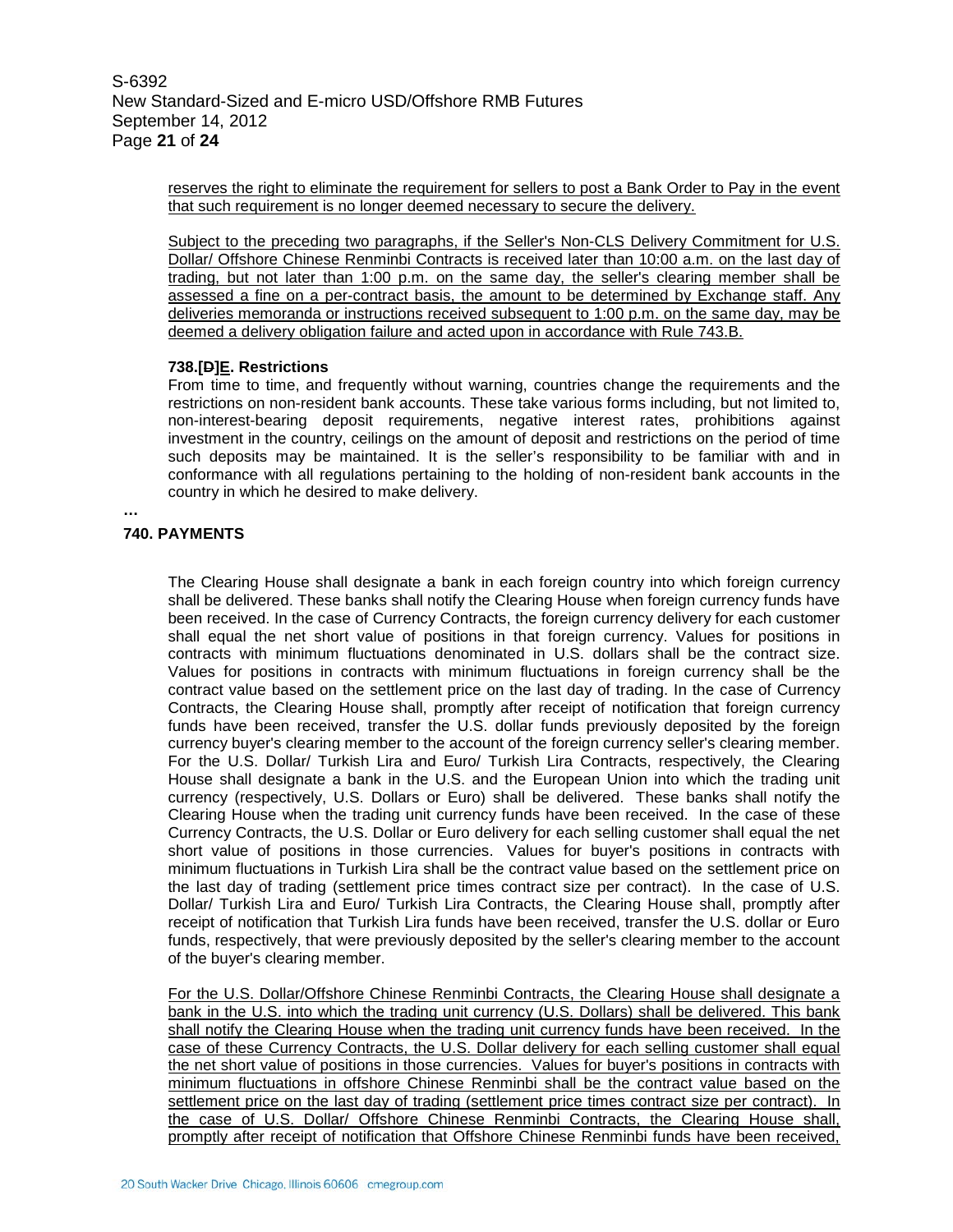transfer the U.S. dollar funds, that were previously deposited by the seller's clearing member to the account of the buyer's clearing member. See also CME Rule 744.

#### … **743. DELIVERY INFRACTIONS**

#### **743.A. Late or Inaccurate Delivery**

1. If a clearing member with a Delivery Commitment to pay funds pursuant to Rules 731, 732, 737 or 738 fails to deposit such funds in order to make timely payment on the date required in those rules, the Clearing House may impose a fine upon the clearing member pursuant to the schedule of fines maintained by the Clearing House in addition to charging the current overdraft rate applicable to the Exchange's foreign currency delivery account with the CME CLS Bank or with the Exchange's IMM foreign currency delivery account or any other compensation due to the late or inaccurate delivery.

If by 9:30 a.m. Chicago time on the day following the date required in Rules 731, 732, 737 and 738, such deposit is not made, the failure shall be deemed a delivery obligation failure of the clearing member and the matter shall be acted upon pursuant to Section B of this Rule.

Funds deposited pursuant to Rules 731, 732, 737 and 738 earlier than the required date of deposit shall not earn interest for the early time period.

2. If the information contained in either the Buyer's CLS on Non-CLS Delivery Commitment or the Seller's CLS or Non-CLS Delivery Commitment is inaccurate so that delivery cannot be accomplished in a timely manner, fines or damages may be assessed as in Section B below.

#### **743.B. Delivery Obligation Failure**

A clearing member with a CLS or Non-CLS Delivery Commitment who fails to perform all acts required by this chapter, or whose actions or inactions have been deemed a delivery obligation failure shall be liable to the Clearing House for any loss sustained, which loss shall be computed as follows:

- 1. The President of the Clearing House or his designee shall determine the change, if any, from the final settlement price on the last day of trading to the spot rate on the first day on which the transaction could be consummated on the spot market. The spot market rate for purposes of this computation shall be the means of the spot rates between a group of Chicago, Illinois banks selected for this purpose by Exchange staff at the earliest time it is determined the transaction can be completed in the spot market.
- 2. The related charges suffered by the Clearing House at any of its designated banks.
- 3. A sum not to exceed 1% of the U.S. dollar value of the contract. Such amount shall be set by the President of the Clearing House or his designee, acting in his sole discretion, and shall be binding upon both parties to the contract, except no such sum shall be assessed where a delivery obligation failure is occasioned by the circumstances delineated in Rule 701.

#### **744. FAILSAFE CURRENCY AVAILABILITY PROCEDURES FOR PHYSICAL DELIVERY**

At the sole discretion of the Chief Executive Officer, President or Chief Operating Officer or their delegate, following review of available information concerning supplies of offshore Chinese renminbi (RMB), obligations of physical delivery of offshore Chinese renminbi may be made in an appropriate amount of U.S. dollars in the United States or other convertible currency in the respective country of issue, or obligations of physical delivery of offshore Chinese renminbi may be satisfied by cash settlement or other means of settlement pursuant to Rule 230. The Chief Executive Officer, President or Chief Operating Officer or their delegate shall determine the applicable conversion rate of offshore Chinese renminbi (RMB) to U.S. dollars or other convertible currency based upon current published spot foreign exchange market rates. Any such invocation of this clause may be deemed a delivery obligation failure and acted upon in accordance with Rule 743.B.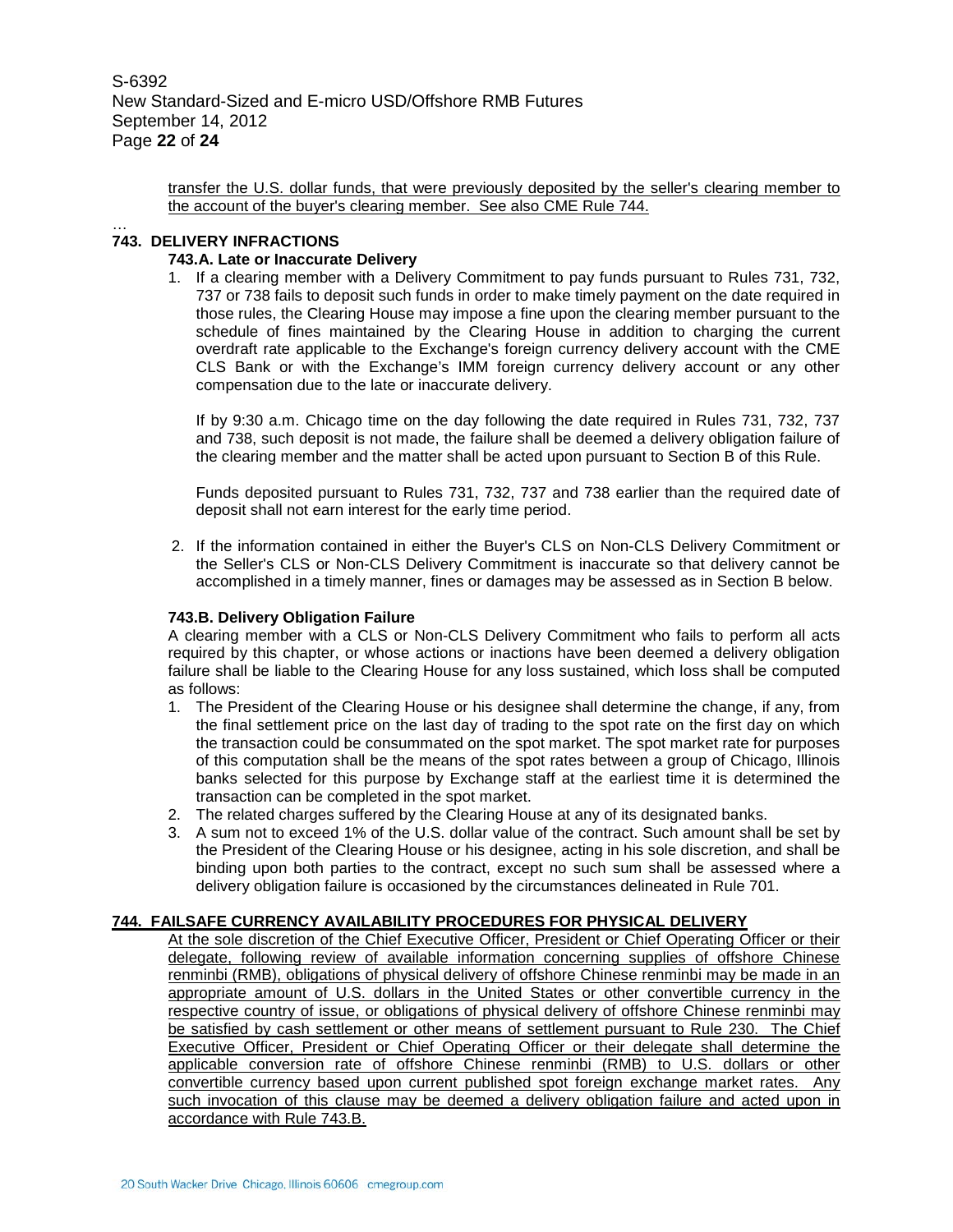In the alternative, at sole discretion of the Chief Executive Officer, President or Chief Operating Officer or their delegate, following review of available information concerning supplies of offshore Chinese renminbi (RMB), obligations of physical delivery of offshore Chinese renminbi may be extended an additional business day or days. Any such invocation of this clause may be deemed a delivery obligation failure and acted upon in accordance with Rule 743.B.

### Appendix 5

#### *Amendments to CME Rulebook Chapter 5*

| POSITION LIMIT, POSITION ACCOUNTABILITY AND REPORTABLE LEVEL TABLE |                |                                                                             |                                                                              |                             |                               |                                                |                                                      |                                                             |                                            |
|--------------------------------------------------------------------|----------------|-----------------------------------------------------------------------------|------------------------------------------------------------------------------|-----------------------------|-------------------------------|------------------------------------------------|------------------------------------------------------|-------------------------------------------------------------|--------------------------------------------|
| <b>CONTRACT NAME</b>                                               | <b>OPTIONS</b> | <b>FIRST</b><br><b>SCALE-</b><br><b>DOWN</b><br><b>SPOT</b><br><b>MONTH</b> | <b>SECOND</b><br><b>SCALE-</b><br><b>DOWN</b><br><b>SPOT</b><br><b>MONTH</b> | <b>SPOT</b><br><b>MONTH</b> | <b>SINGLE</b><br><b>MONTH</b> | <b>ALL</b><br><b>MONTHS</b><br><b>COMBINED</b> | <b>POSITION</b><br><b>ACCOUNT-</b><br><b>ABILITY</b> | <b>REPORT-</b><br><b>ABLE</b><br><b>FUT</b><br><b>LEVEL</b> | <b>REPORT-</b><br><b>ABLE OPT</b><br>LEVEL |
| <b>CME Foreign Exchange</b>                                        |                |                                                                             |                                                                              |                             |                               |                                                |                                                      |                                                             |                                            |
| E-micro FX (each<br>currency pair)                                 |                |                                                                             |                                                                              |                             |                               |                                                | (A)                                                  | 250                                                         |                                            |
| .                                                                  |                |                                                                             |                                                                              |                             |                               |                                                |                                                      |                                                             |                                            |
| <b>Swiss</b><br><b>Franc/Japanese Yen</b>                          |                |                                                                             |                                                                              |                             |                               |                                                | 6,000                                                | 25                                                          |                                            |
| Turkish Lira                                                       |                |                                                                             |                                                                              | 2,000                       |                               |                                                | 6,000                                                | 25                                                          |                                            |
| <b>U.S. Dollar/Offshore</b><br><b>Chinese Renminbi</b>             |                |                                                                             |                                                                              | 500                         |                               | 1,000                                          |                                                      | 25                                                          |                                            |

#### **5.C. POSITION LIMIT AND REPORTABLE LEVEL TABLE POSITION LIMIT, POSITION ACCOUNTABILITY AND REPORTABLE LEVEL TABLE**

\*\*\*\*For purposes of Position Accountability and Position Limits, notional value in the cleared only product will be converted to contract units, whereby, notional 100,000 U.S. dollars will equal one contract equivalent. Spot month position limits will be calculated based upon contract equivalents expiring within the ensuing 5 business days.

**(A) Full-size IMM Futures Equivalents: Futures, options on futures, e-mini futures and e-micro futures shall be aggregated to the standard full-sized CME Group FX contract regardless of quoting convention. Products that are denominated in a base currency differing from that of the full-sized contract will be converted into common terms using the prior day's settlement, and the resulting notional value translated into full-sized contract equivalents.**

Appendix 6

#### *Amendments to CME Rulebook Chapter 8*

#### **855. OFFSETTING DIFFERENT SIZED FUTURES POSITIONS**

With the consent of the account controller, a clearing member may offset and liquidate long E– Mini or E-Micro futures positions against short regular futures positions, or short E–Mini or E-Micro futures positions against long regular futures positions, held in the same account in the following ratios of E–Mini or E-Micro to regular futures contracts:

E–Mini S&P 500 to regular S&P 500: 5:1 E–Mini Nasdaq 100 Index to regular Nasdaq 100 Index: 5:1 E-Mini S&P Midcap 400 to regular S&P Midcap 400: 5:1 E–Mini Currency to regular Currency: 2:1 E-Mini S&P CNX Nifty Index Futures to E-micro S&P CNX Nifty Index Futures: 5:1 E-Mini Nikkei 225 (Yen) to regular Nikkei 225 (Yen) 5:1 E-Micro GBP/USD, EUR/USD, AUD/USD, CAD/USD, JPY/USD, CHF/USD, USD/RMB or CNY, USD/Offshore RMB or CNH to regular Currency 10:1

The clearing member shall notify the Clearing House of offsetting positions by submitting reports